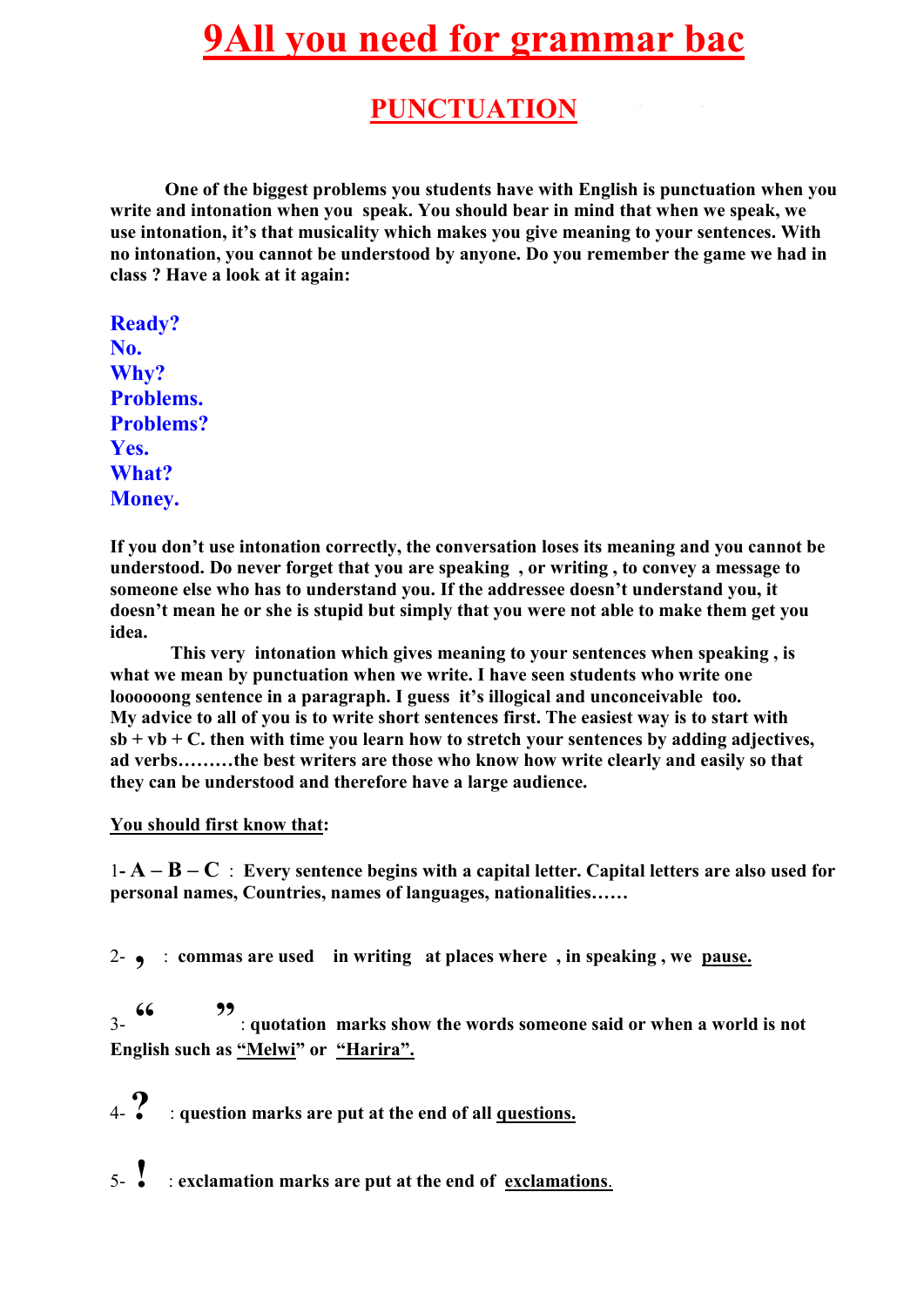6- **' : an apostrophe is always used with possessives and with contractions. e.g Al**i **' s book or Ali**<sup>9</sup><sub>s</sub> **' s a student**.

### **THE ENGLISH TENSES**

*Another problem is tenses***. I always wonder why, as I think that English is much easier than Arabic or French which students can speak quite well . There is no "premier,deuxième or troisième groupe" . There is only one infinitive in English and from that infinitive we can have all the forms easily. Eg I** *play***. (the same as the infinitive) I** *played* **(infinitive + ed) I am** *playing* **(infinitive + ing) ……………………**

**Remember the chart bellow whenever you are speaking or writing:**

| Simple present tense:                                                                                                                                                                                                                                                                                                                                   | Simple past tense:                                                                                                                                                                                                                                                                                                    |
|---------------------------------------------------------------------------------------------------------------------------------------------------------------------------------------------------------------------------------------------------------------------------------------------------------------------------------------------------------|-----------------------------------------------------------------------------------------------------------------------------------------------------------------------------------------------------------------------------------------------------------------------------------------------------------------------|
| II<br>play<br>soccer every week-end.<br>(REPETITION)<br>To show how often it is repeated, we can use<br>- always (100% repetition)<br>- usually<br>- sometimes<br>- rarely<br>- never $(0\%$ repetition)<br><b>Questions:</b><br>Do you understand ? $(Do + sb + infinitive)$<br><b>Negation:</b><br>No, I don't understand. $(sb + do not + infinite)$ | played tennis<br>I<br>yesterday.<br>(finished)<br>(time expression :<br>$+$<br>1- yesterday<br>2- last<br>3- ago<br>$4$ - In + date<br>5- When(time-clause<br><b>Questions:</b><br>Did you do it? $(\text{did} + \text{sb} + \text{infinite})$<br><b>Negation:</b><br>No, I didn't do it. $(sb + did not + infinite)$ |
| <b>Present continuous:</b>                                                                                                                                                                                                                                                                                                                              | <b>Future tenses:</b>                                                                                                                                                                                                                                                                                                 |
| 1- I am playing<br>now/ at this moment.<br>2- I am playing<br>tomorrow/next                                                                                                                                                                                                                                                                             | shall play tomorrow.<br>$1-$<br>$\mathbf I$<br>$2 -$<br>$\mathbf{I}$<br>will play tomorrow.<br>I'll play tomorrow.<br>$3-$<br>I am playing tomorrow.<br>$4-$<br>5- I will be playing tomorrow.<br>6- I am going to play tomorrow.<br>I will have played by tomorrow.<br>7-                                            |
| <b>Present perfect tense:</b><br>since 1994.<br>1- I have played tennis<br>I have played<br>tennis<br>for<br>ten years.<br>(not finished: I still play tennis)<br>2- I have just played tennis.<br>I have already played tennis.<br>I have not played tennis yet.                                                                                       |                                                                                                                                                                                                                                                                                                                       |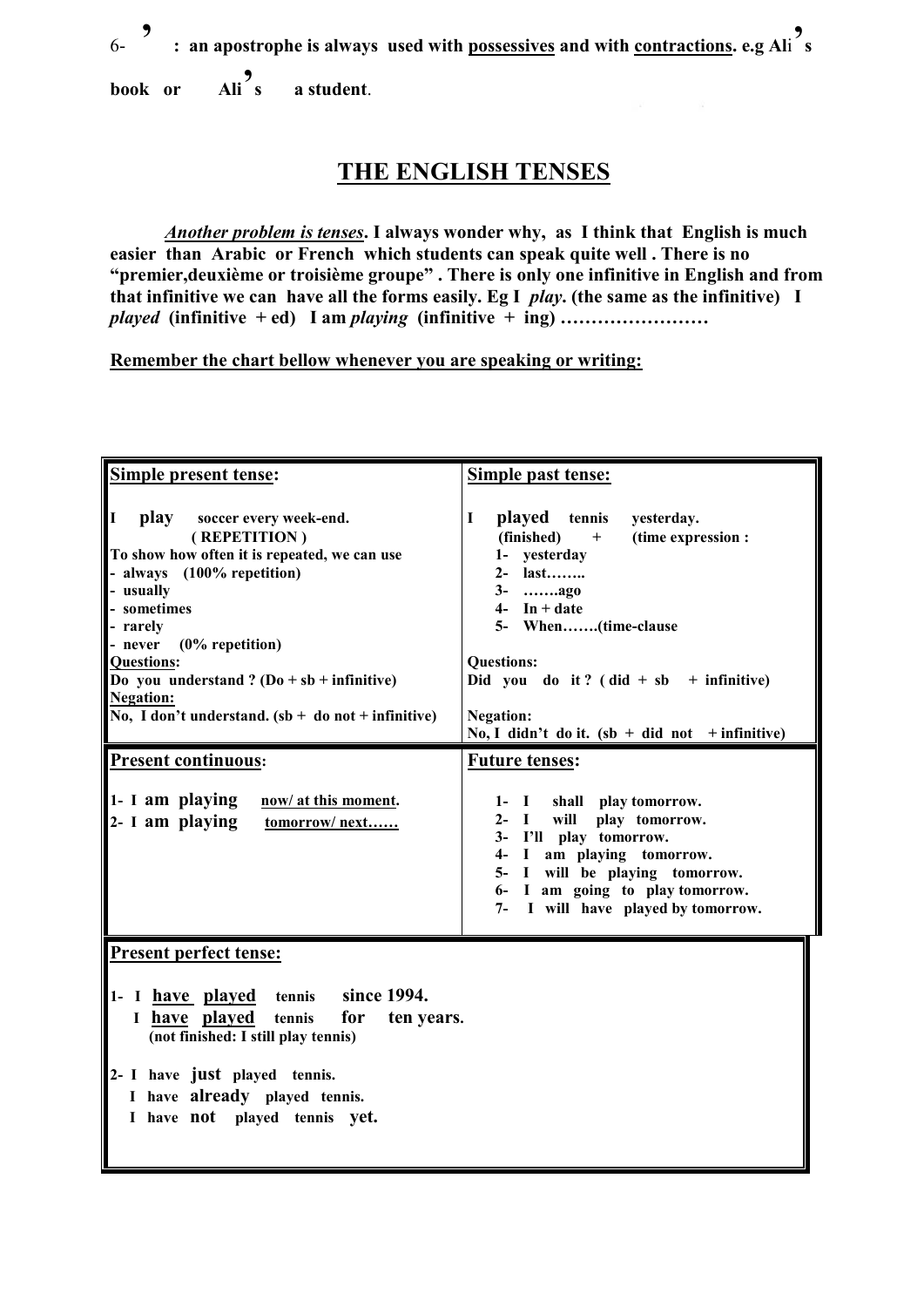# **LINKING WORDS**

**Most students don't use any linking words when they are writing as they give more importance to their ideas not the way those ideas should be conveyed , supported or opposed ….. In other words, they don't make their writing look beautiful as they don't know what a good style looks like. Please, do use linking words whenever you write. You'll see the difference and will savour the beauty of your style once you manage to use them correctly.**

| <b>Addition:</b>                                                                                                                                                                                                                                                                                                                                                                                                                                                                                                                                                                                     | contrast                                                                                                                                                                                                                                                                                                                                                                                                                                                                |  |
|------------------------------------------------------------------------------------------------------------------------------------------------------------------------------------------------------------------------------------------------------------------------------------------------------------------------------------------------------------------------------------------------------------------------------------------------------------------------------------------------------------------------------------------------------------------------------------------------------|-------------------------------------------------------------------------------------------------------------------------------------------------------------------------------------------------------------------------------------------------------------------------------------------------------------------------------------------------------------------------------------------------------------------------------------------------------------------------|--|
| 1- I speak French<br>English too.<br>and<br>English also.<br>I speak French<br>and<br>I speak French<br>English as well.<br>and<br>I speak French<br>as well as<br>English.<br>2- I speak French. What's more, I write it<br>as well.<br>I speak French. Furthermore, I write it<br>too.<br>I speak French. Moreover, I also write it l.<br>I speak French. Besides (this), I write it well.<br>I speak French . In addition to this, I write it<br>well.<br>3- I speak not only French but English too.<br>I speak not only French but also English.<br>Not only do I speak French but also English | 1- I Speak Berber but I don't write it.<br>I speak Berber . Yet, I don't write it.<br>I speak Berber . However, I don't write it.<br>I speak Berber but I don't write it,<br>however.<br>2-(I am Zemmouri but I don't speak<br>Berber.)<br>Even if<br>I am Zemmouri, I don't<br>speak Berber.<br>Even though I am Zemmouri, I don't<br>speak Berber.<br>Although<br>I am Zemmouri, I don't<br>speak Berber.<br><b>Though</b><br>I am Zemmouri, I don't<br>speak Berber. |  |
| <b>Expressing the cause:</b><br>1- I come to school <b>because</b> I am a<br>student.<br><b>Because</b> I am a student, I come to<br>school.<br>$2$ - Amine is absent since<br>he is sick.<br><b>Since</b> Amine is sick, he is absent.<br>I like it.<br>3- I study English a lot $\quad$ as<br><b>As</b> I like English, I study it a lot.                                                                                                                                                                                                                                                          | <b>Expressing purpose:</b><br>(I come to school because I want to<br>study)<br>1- I come to school<br>to<br>study.<br>2- I come to school in order to<br>study.<br>3 - I come to school so as to<br>study.<br>I come to school <b>so that</b> I <b>can</b> study.<br>$4-$<br>I come to school in order that I<br>study.<br>can                                                                                                                                          |  |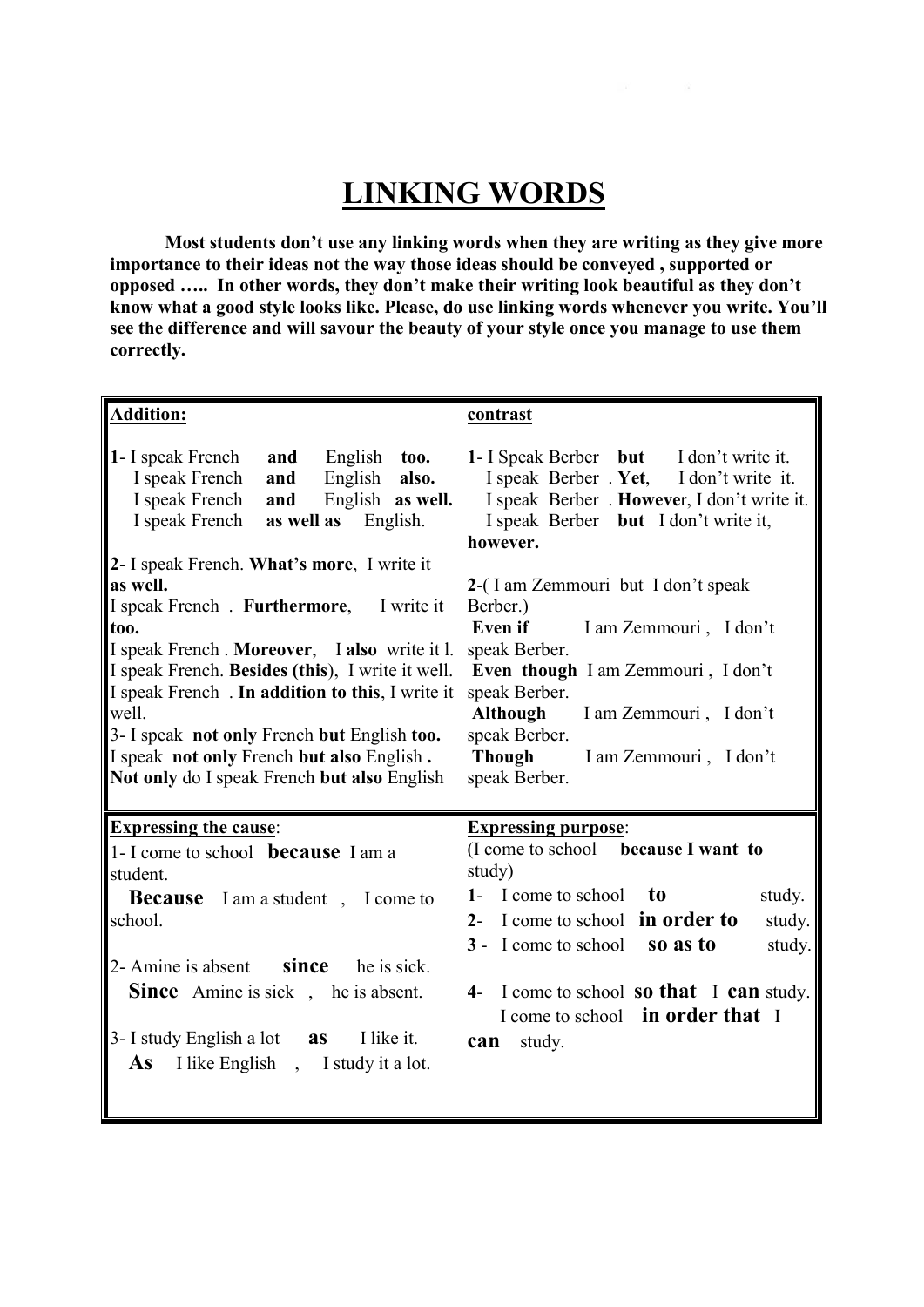#### **Neither…nor…**

**1**- Hajar doesn't cook. Ikram doesn't cook ,**either. Neither** Hajar **nor** Ikram cooks.

**2**- Nada doesn't sing. She doesn't dance**, either.** Nada **neither** sings **nor** dances.

**3-**Asma doesn't cook tajine. She doesn't cook couscous , **either.**

Asma cooks **neither** tajine **nor** couscous.

#### **WRITING A PARAGRAPH**

( One )

#### **Here are some tips to help you write a paragraph:**

**1- Do always write a** *topic sentence* **that gives an idea about what the paragraph is about.**

**2-Give** *supporting details* **i.e. (explain the idea given in the topic sentence then add examples, statistics, facts…to clarify your idea)**

**3-Use** *linking words* **to connect your sentences and to make your style look more beautiful. (do never forget that you are going to be penalized for not using enough liking words i.e. less marks)**

**4- When you have finished, read your paragraph through and try to correct the mistakes you may have made in punctuation, spelling and grammar and so on.**

**Read this paragraph and give names to each element:**

| There are three categories of offence as "war crimes".                                                                |
|-----------------------------------------------------------------------------------------------------------------------|
| First, there are crimes against peace.                                                                                |
| For example, some individuals plot war against non-aggressive countries.                                              |
| Second, there are violations of the customs and laws of war.                                                          |
| For instance, some soldiers murder prisoners, hostages and civilians.                                                 |
| Finally, there are crimes against humanity.                                                                           |
| These crimes include extermination, enslavement and other inhumane acts<br>committed against any civilian population. |

### **WRITING A PARAGRAPH** ( One )

…………………………………………………………………………………………………………………………………………

#### **Here are some tips to help you write a paragraph:**

**1- Do always write a** *topic sentence* **that gives an idea about what the paragraph is about.**

**2-Give** *supporting details* **i.e. (explain the idea given in the topic sentence then add examples, statistics, facts…to clarify your idea)**

**3-Use** *linking words* **to connect your sentences and to make your style look more beautiful. (do never forget that you are going to be penalized for not using enough liking words i.e. less marks)**

**4- When you have finished, read your paragraph through and try to correct the mistakes you may have made in punctuation, spelling and grammar and so on.**

**Read this paragraph and give names to each element:**

**There are three categories of offence as "war crimes".**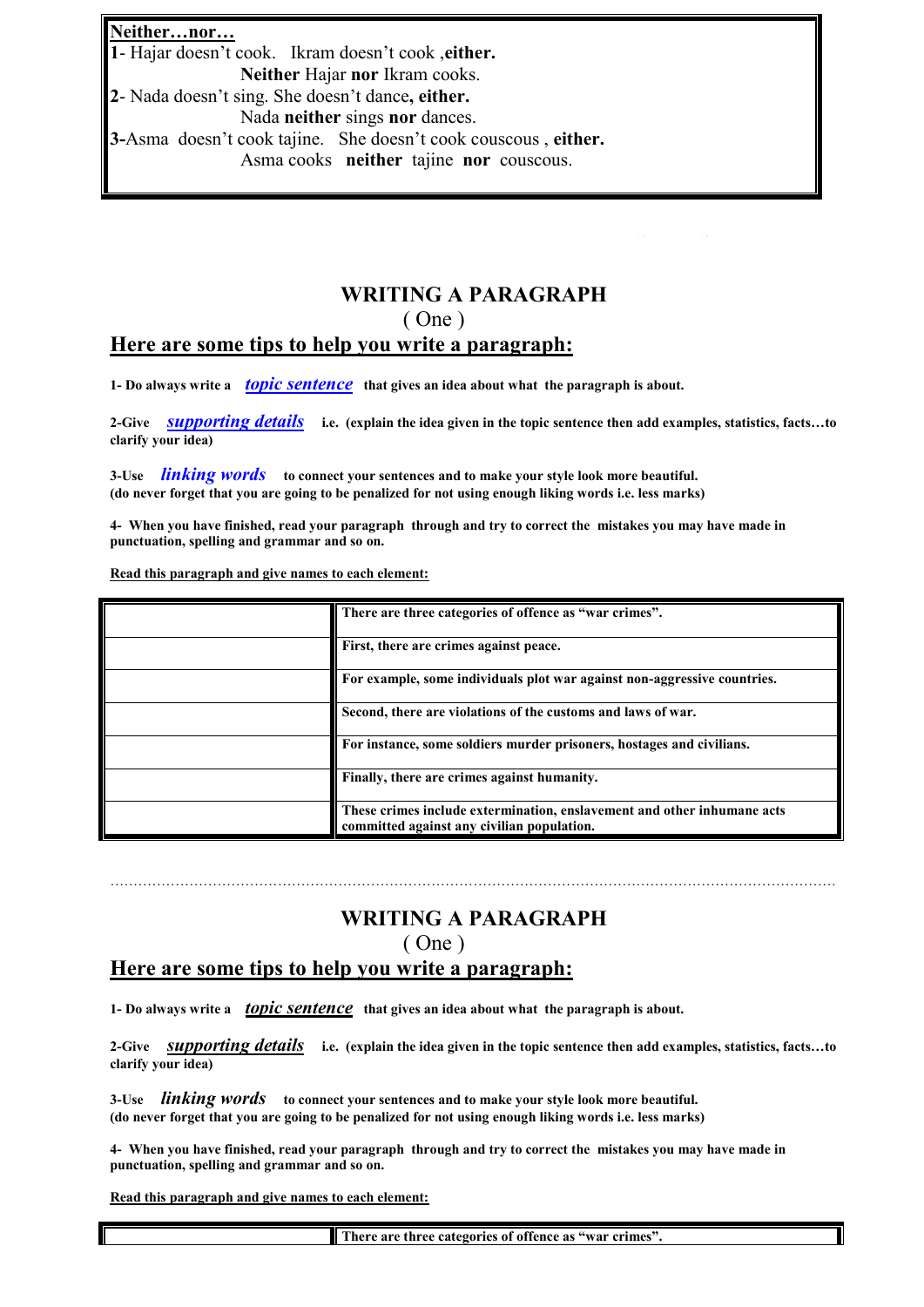| First, there are crimes against peace.                                                                                |
|-----------------------------------------------------------------------------------------------------------------------|
| For example, some individuals plot war against non-aggressive countries.                                              |
| Second, there are violations of the customs and laws of war.                                                          |
| For instance, some soldiers murder prisoners, hostages and civilians.                                                 |
| Finally, there are crimes against humanity.                                                                           |
| These crimes include extermination, enslavement and other inhumane acts<br>committed against any civilian population. |

# **WRITING A PARAGRAPH ( two )**

The world Health Organization (WHO) intends to help all peoples achieve the highest possible level of health. Initially, WHO hopes to do this through disease eradication. For example, it helps to eradicate the scourge of centuries smallpox. Second, it aims at improving nutrition. For instance, WHO advertises the value of breastfeeding to make women aware of the importance of giving their milk to their infants. Finally, it helps poor people to get cheap or free medicine. To illustrate this, last year it changed the pharmaceutical giants by arguing for a list of two hundred key drugs that should be sold in developing countries, instead of the three to five thousand drugs marketed there previously. In brief,, WHO has continued actions to provide vaccinations, improved nutrition, and medicine for everybody.

| <b>Topic sentence</b>        |  |
|------------------------------|--|
| <b>Supporting sentence 1</b> |  |
| <b>Supporting sentence 2</b> |  |
| <b>Supporting sentence 3</b> |  |
| <b>Concluding sentence</b>   |  |

How do organizations fight poverty in Morocco? Give three reasons.

# **WRITING A PARAGRAPH**

…………………………………………………………………………………………………………………………..

The world Health Organization (WHO) intends to help all peoples achieve the highest possible level of health. Initially, WHO hopes to do this through disease eradication. For example, it helps to eradicate the scourge of centuries smallpox. Second, it aims at improving nutrition. For instance, WHO advertises the value of breastfeeding to make women aware of the importance of giving their milk to their infants. Finally, it helps poor people to get cheap or free medicine. To illustrate this, last year it changed the pharmaceutical giants by arguing for a list of two hundred key drugs that should be sold in developing countries, instead of the three to five thousand drugs marketed there previously. In brief,, WHO has continued actions to provide vaccinations, improved nutrition, and medicine for everybody.

| <b>Topic sentence</b>        |  |
|------------------------------|--|
| <b>Supporting sentence 1</b> |  |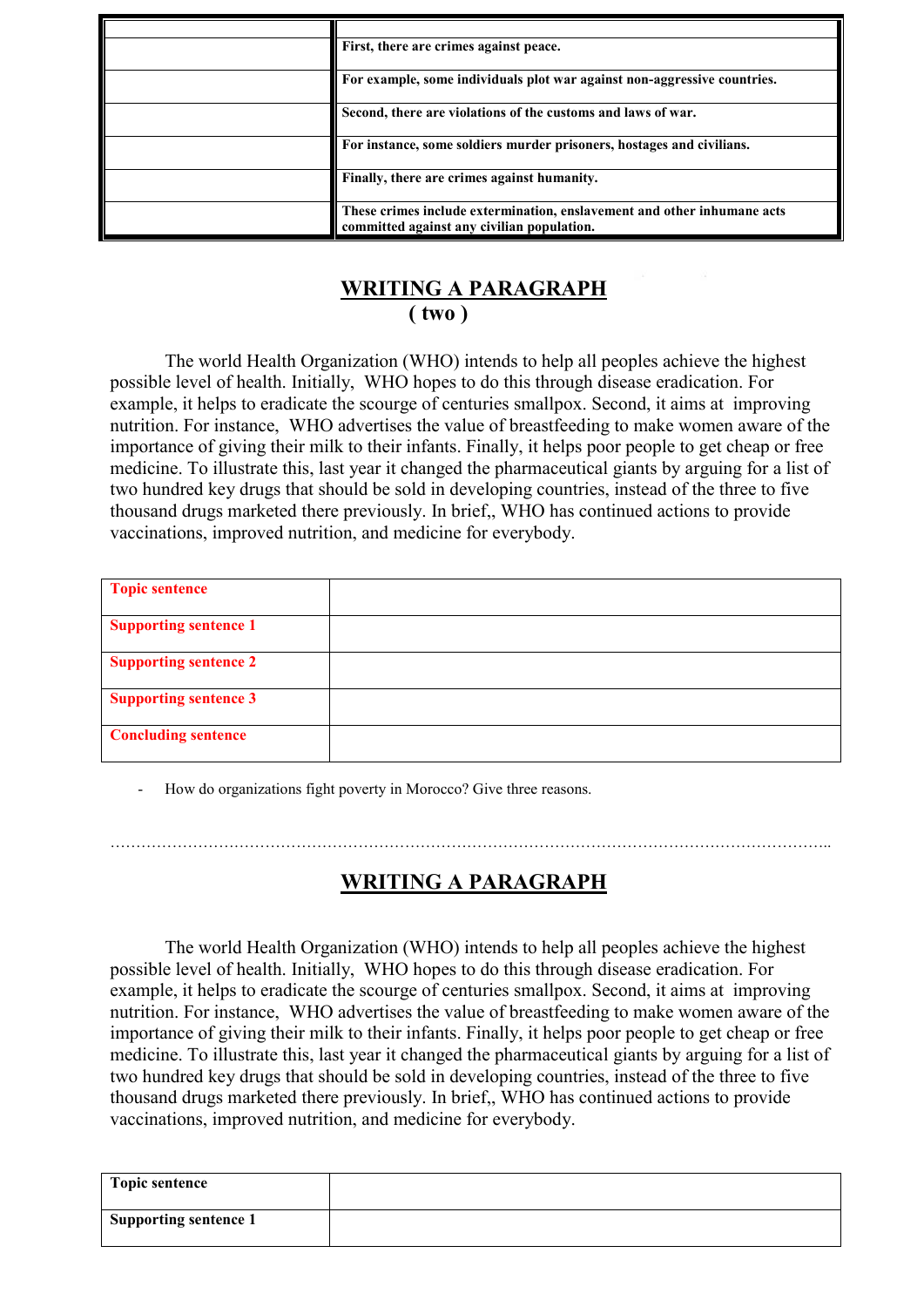| <b>Supporting sentence 2</b> |  |
|------------------------------|--|
| <b>Supporting sentence 3</b> |  |
| <b>Concluding sentence</b>   |  |

- How do organizations fight poverty in Morocco? Give three reasons.

### **WRITING A PARAGRAPH ( three )**

#### **Read the following sentences then write down**:

**1-For example, when students want to learn more about a subject, they should use a foreign language, especially English to look for information.**

**2-In short , learning a foreign language opens up job opportunities, enlarges our knowledge and makes us open-minded.**

**3-For instance, job seekers should know English or Spanish if they want to have a respectable job.**

**4- Studying a foreign language broadens our horizons.**

**5- Finally, it helps us recognize that our way of viewing the world and doing things is not the only way.**

**6-First, it broadens our opportunities in careers.**

**7-So, our contacts will increase and our understanding and acceptance of other people's ideas and cultures will expand.**

**8-Second, it broadens our intellectual potential.**

#### **Read the following sentences then write down**:

**1-For example, when students want to learn more about a subject, they should use a foreign language, especially English to look for information.**

**2-In short , learning a foreign language opens up job opportunities, enlarges our knowledge and makes us open-minded.**

**3-For instance, job seekers should know English or Spanish if they want to have a respectable job.**

**4- Studying a foreign language broadens our horizons.**

**5- Finally, it helps us recognize that our way of viewing the world and doing things is not the only way.**

**6-First, it broadens our opportunities in careers.**

**7-So, our contacts will increase and our understanding and acceptance of other people's ideas and cultures will expand.**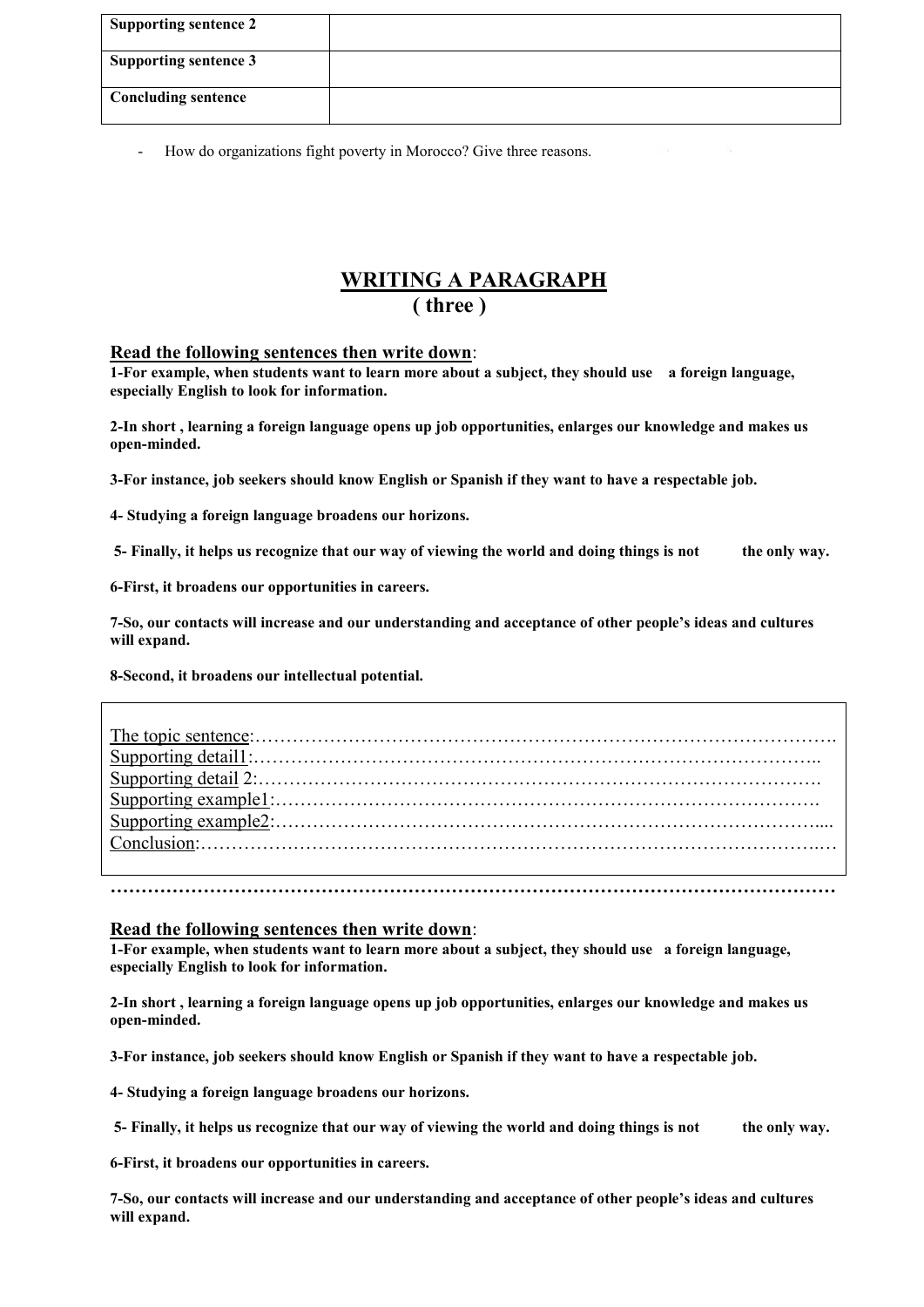# **WRITING A PARAGRAPH**

**( four )**

**Although some parents don't allow their children to watch television, it can be good for them. First of all, I think that television is a cheap entertainment . On Sundays, when children drive their parents crazy, the TV can bring them some fun. Besides this, it is too expensive to take the whole family to the movies. For instance, the family can sit in their living room and watch a movie on television. Secondly, it is my conviction that television can be a good teacher. Studies show that these TV programmes help children do well in school. For example, small children can learn the alphabet and numbers on children's programmes. In addition to this, nature programmes teach them about our earth and how to care for it. In brief television is a useful medium for the entertainment and teaching of kids.**

# **Task n° 1:**

| $1-$                                                                                                                                                                                                                                                                                                                                                                                                                                      |
|-------------------------------------------------------------------------------------------------------------------------------------------------------------------------------------------------------------------------------------------------------------------------------------------------------------------------------------------------------------------------------------------------------------------------------------------|
|                                                                                                                                                                                                                                                                                                                                                                                                                                           |
|                                                                                                                                                                                                                                                                                                                                                                                                                                           |
|                                                                                                                                                                                                                                                                                                                                                                                                                                           |
|                                                                                                                                                                                                                                                                                                                                                                                                                                           |
| $\begin{minipage}{0.9\linewidth} \textbf{2-opinion 1:}\hspace*{1.5cm}\textbf{3-support 2:}\hspace*{1.5cm}\textbf{3-support 2:}\hspace*{1.5cm}\textbf{3-support 3:}\hspace*{1.5cm}\textbf{3-support 4:}\hspace*{1.5cm}\textbf{3-support 5:}\hspace*{1.5cm}\textbf{3-support 6:}\hspace*{1.5cm}\textbf{3-support 7:}\hspace*{1.5cm}\textbf{3-support 8:}\hspace*{1.5cm}\textbf{3-support 9:}\hspace*{1.5cm}\textbf{3-supert 1:}\hspace*{1.$ |
|                                                                                                                                                                                                                                                                                                                                                                                                                                           |
|                                                                                                                                                                                                                                                                                                                                                                                                                                           |
|                                                                                                                                                                                                                                                                                                                                                                                                                                           |
|                                                                                                                                                                                                                                                                                                                                                                                                                                           |
|                                                                                                                                                                                                                                                                                                                                                                                                                                           |
|                                                                                                                                                                                                                                                                                                                                                                                                                                           |
|                                                                                                                                                                                                                                                                                                                                                                                                                                           |
|                                                                                                                                                                                                                                                                                                                                                                                                                                           |
|                                                                                                                                                                                                                                                                                                                                                                                                                                           |

# **Task n° 2**

# **Complete the following paragraph with some of your own ideas:**

| Although some people don't like to watch television, it can be good for<br>them. First of all, I think that television is a cheap entertainment. In the evening, when we |
|--------------------------------------------------------------------------------------------------------------------------------------------------------------------------|
| the TV can bring us some fun and consequently we can have a good time together.<br>Besides this, it is too expensive to                                                  |
|                                                                                                                                                                          |
| on television. Secondly, it is my conviction that television can be a good school. Studies                                                                               |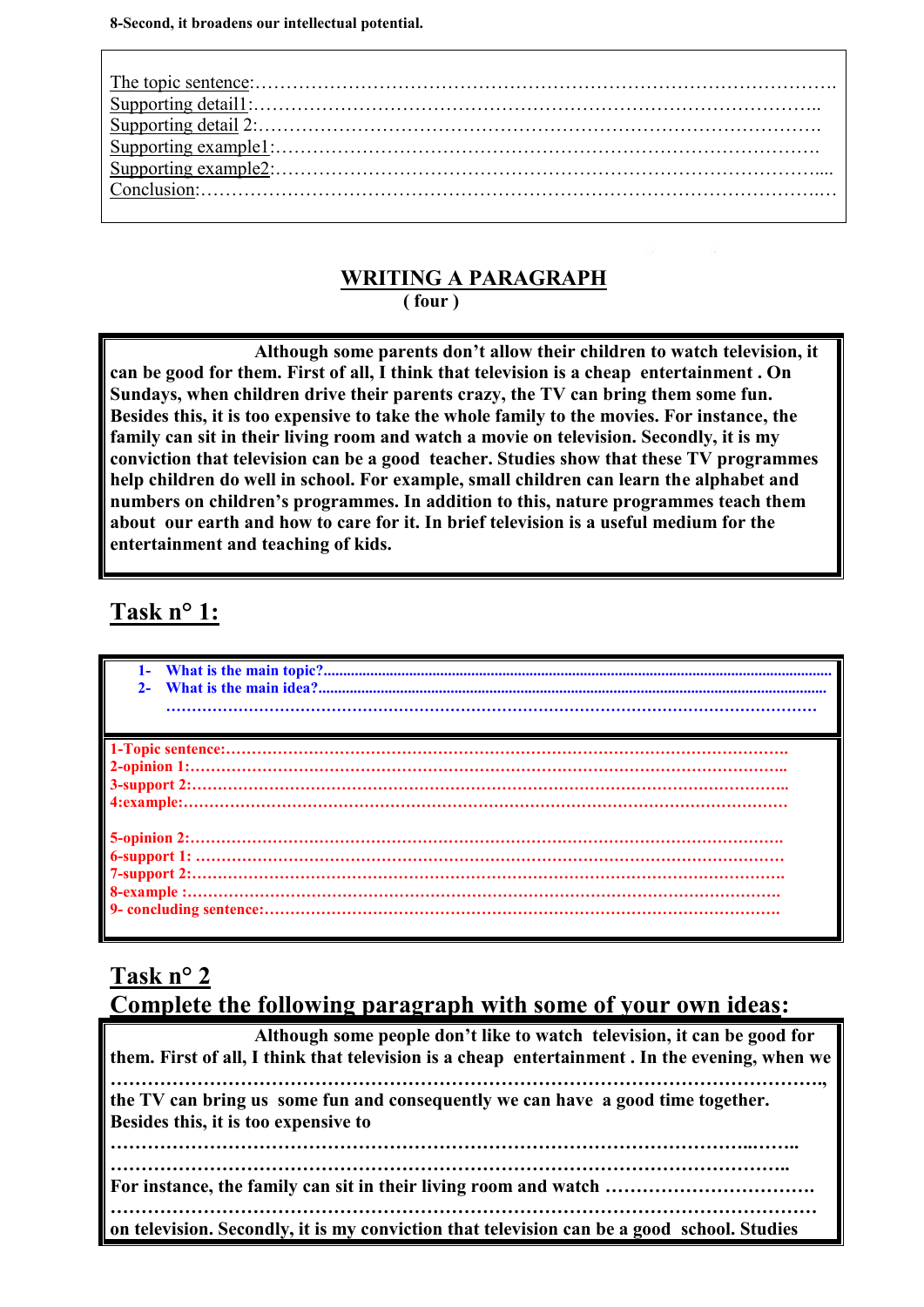**have shown that these TV programmes help**

**……………………………………………………………………………………………..….. ………………………………………………………………………………………………..**

**For example, ……………………………………………………………………………………..**

**In addition to this, documentaries can teach them about**

**.....……………………………………………………………………………………..…………. …………………………………………………………………………………………………… In brief television is a useful medium for the entertainment and ……………………………..**

# **WRITING A COMPOSITION**

**These are the steps you should follow in order to write a composition**:

1- **Understand the topic and circle the questions / ideas they want you to write about.**

**2- Collect ideas (if you have problems with English, write them in Arabic, or French ).**

**3- organize your ideas and plan your writing ( topic sentence, supporting details……).**

**4- Write the first draft.**

**5- Revise the first draft ( the form, then punctuation. After that go to the verbs and check your tenses….)**

**6-Write your final draft.**

# **WRITING A COMPOSITION**

#### **These are the steps you should follow in order to write a composition**:

1- **Understand the topic and circle the questions / ideas they want you to write about.**

**2- Collect ideas (if you have problems with English, write them in Arabic, or French ).**

**3- organize your ideas and plan your writing ( topic sentence, supporting details……).**

**4- Write the first draft.**

**5- Revise the first draft ( the form, then punctuation. After that go to the verbs and check your tenses….)**

**6-Write your final draft.**

# **WRITING A COMPOSITION**

#### **These are the steps you should follow in order to write a composition**:

- 1- **Understand the topic and circle the questions / ideas they want you to write about.**
- **2- Collect ideas (if you have problems with English, write them in Arabic, or French ).**
- **3- organize your ideas and plan your writing ( topic sentence, supporting details……).**
- **4- Write the first draft.**
- **5- Revise the first draft ( the form, then punctuation. After that go to the verbs and check your tenses….)**

**6-Write your final draft.**

# **WRITING A COMPOSITION**

**These are the steps you should follow in order to write a composition**: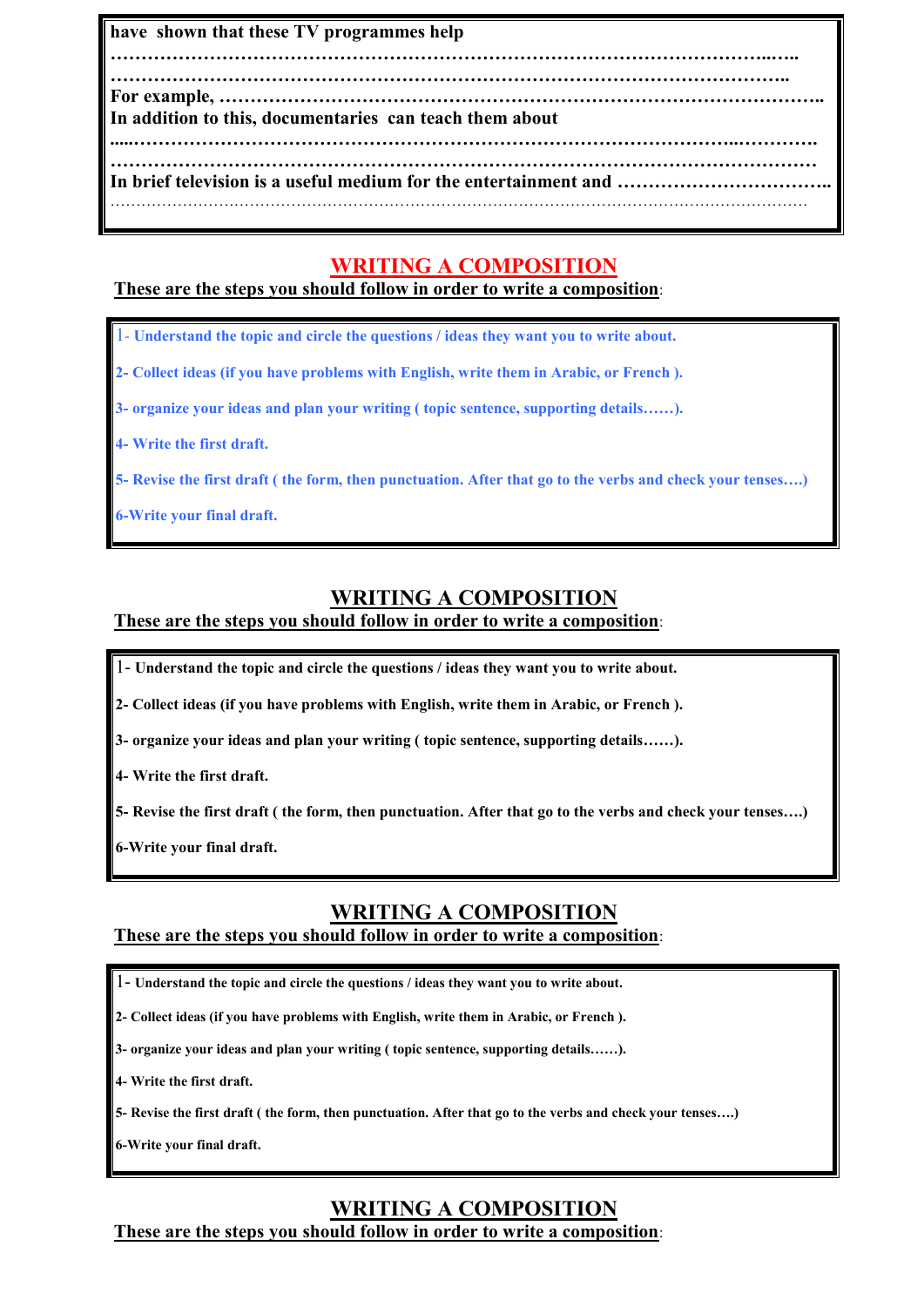1- **Understand the topic and circle the questions / ideas they want you to write about.**

**2- Collect ideas (if you have problems with English, write them in Arabic, or French ).**

**3- organize your ideas and plan your writing ( topic sentence, supporting details……).**

**4- Write the first draft.**

**5- Revise the first draft ( the form, then punctuation. After that go to the verbs and check your tenses….)**

**6-Write your final draft.**

#### **WRITING A COMPOSITION**

**[For More 9alami.com](http://www.9alami.com/)**

#### **These words are usually found in the topics given in the exam paper**:

| argue      | Present the case for and against             |
|------------|----------------------------------------------|
| compare    | <b>Look for similarities and differences</b> |
| discuss    | Consider all the sides of the problem.       |
| define     | Bring out the meaning                        |
| summarize  | Describe without details, in a short way.    |
| illustrate | Make clear with examples                     |

**Globalisation enables rich countries to buy and sell any product in any country in the world; however, it creates problems to developing countries.**

Write an article to your school magazine to discuss the advantages and drawbacks of globalisation.

#### **WRITING A COMPOSITION**

#### **These words are usually found in the topics given in the exam paper**:

| argue      | Present the case for and against             |
|------------|----------------------------------------------|
| compare    | <b>Look for similarities and differences</b> |
| discuss    | Consider all the sides of the problem.       |
| define     | Bring out the meaning                        |
| summarize  | Describe without details, in a short way.    |
| illustrate | Make clear with examples                     |

**Globalisation enables rich countries to buy and sell any product in any country in the world; however, it creates problems to developing countries.**

Write an article to your school magazine to discuss the advantages and drawbacks of globalisation.

#### **WRITING A COMPOSITION**

#### **These words are usually found in the topics given in the exam paper**:

| argue      | Present the case for and against             |
|------------|----------------------------------------------|
| compare    | <b>Look for similarities and differences</b> |
| discuss    | Consider all the sides of the problem.       |
| define     | Bring out the meaning                        |
| summarize  | Describe without details, in a short way.    |
| illustrate | Make clear with examples                     |

**Globalisation enables rich countries to buy and sell any product in any country in the world; however, it creates problems to developing countries.**

Write an article to your school magazine to discuss the advantages and drawbacks of globalisation.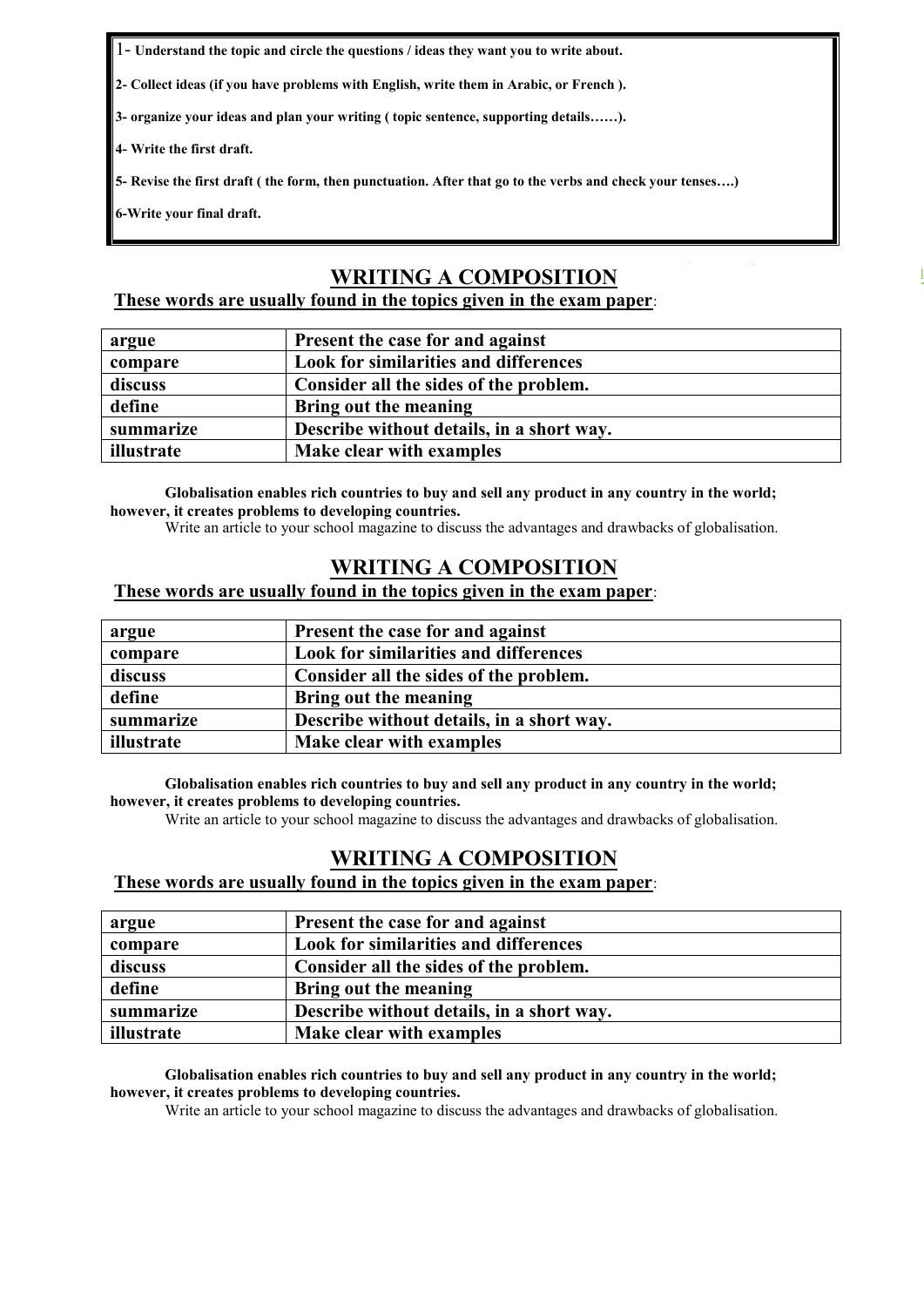**These phrases may be of great help if you manage to learn how to use them correctly. I advise all of you to learn them by heart first, then use as many as you can whenever you are writing. You'll see how beautiful your style will be in a few weeks "Inshallah" .**

| To introduce<br>an idea     | A great deal of writing has been devoted to                                                                                                                                             |  |
|-----------------------------|-----------------------------------------------------------------------------------------------------------------------------------------------------------------------------------------|--|
| To introduce<br>a paragraph | Another advantage ofis<br>One <i>disadvantage</i> of is<br>Another disadvantage ofis<br>Another point in favour of is<br>Another point against is<br>A further <i>disadvantage</i> ofis |  |
| To conclude                 | In brief<br>All in all<br>In a nutshell<br>At this point one can say that<br>one can conclude by saying that                                                                            |  |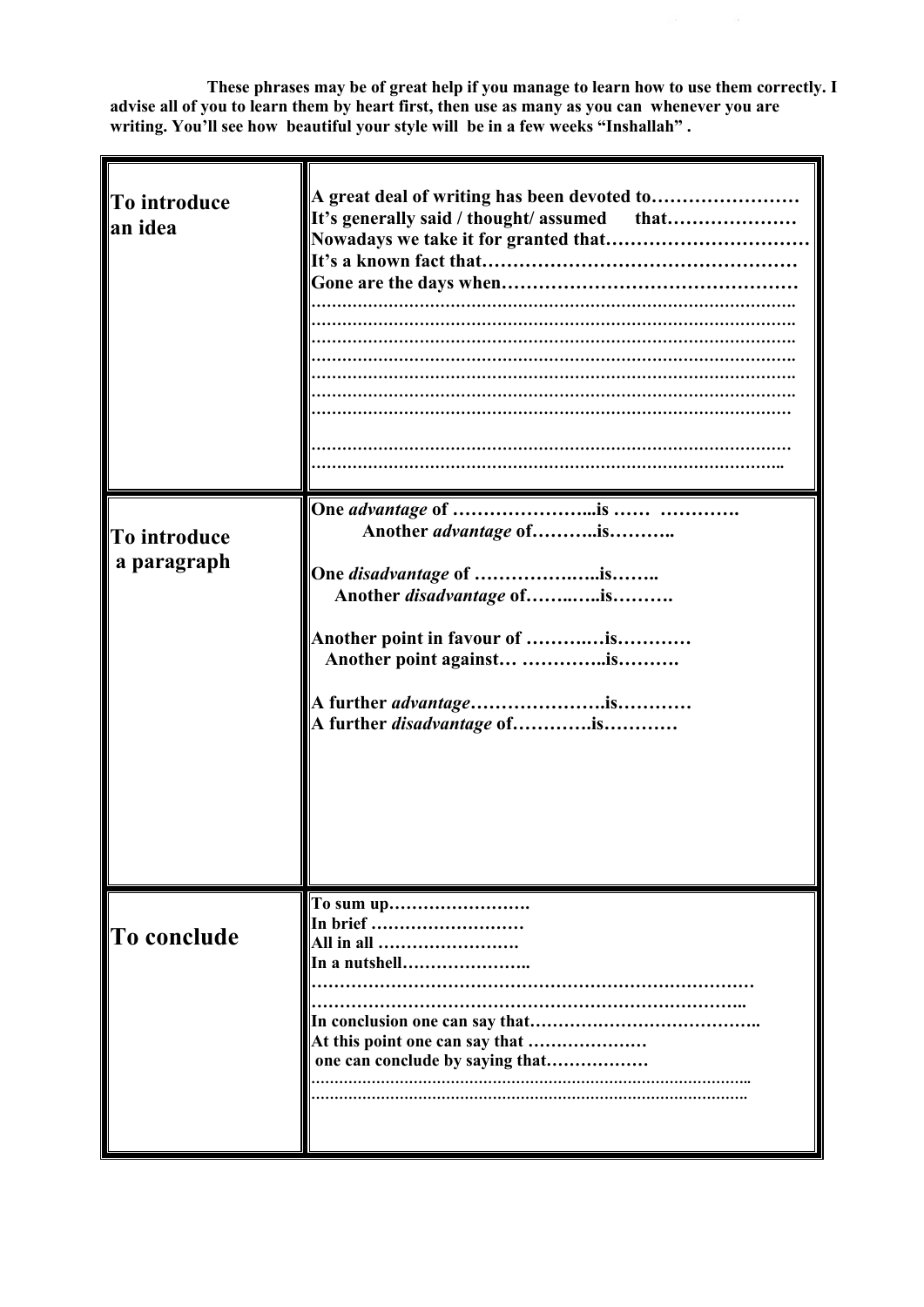| These are some of the phrases we have seen in the text book this year: |  |
|------------------------------------------------------------------------|--|
| -For many hundreds of years,                                           |  |
| -For many centuries,                                                   |  |
| - In the last decades,                                                 |  |
| - Nowadays                                                             |  |
| - Today                                                                |  |
| - At the present                                                       |  |
| -In the Internet age                                                   |  |
| - In olden timesbut today                                              |  |
|                                                                        |  |
|                                                                        |  |
|                                                                        |  |
|                                                                        |  |
| - In this article, I will discuss some problems                        |  |
| - First of all, I wish to emphasize                                    |  |
| - In this context, we need to adapt to                                 |  |
| - In this kind of situation, we need to                                |  |
| - I would like to focus today on                                       |  |
| - If there is one thought I can impress on you today, it is            |  |
|                                                                        |  |
|                                                                        |  |
|                                                                        |  |
|                                                                        |  |
|                                                                        |  |
| - To some extent, it is true to say that                               |  |
| - It is needless to say that                                           |  |
| - Unlike what most people think,                                       |  |
| - While much has been written on, most people still                    |  |
| - It is then quite obvious that                                        |  |
| - While there is clearly no silver bullet for, many would argue that   |  |
|                                                                        |  |
|                                                                        |  |
|                                                                        |  |
|                                                                        |  |
| - Certainly one of the best ways to  is                                |  |
| - The outcome is not trivial, for example                              |  |
| - Taking everything into account,                                      |  |
|                                                                        |  |
|                                                                        |  |
|                                                                        |  |
|                                                                        |  |
|                                                                        |  |
|                                                                        |  |
|                                                                        |  |
|                                                                        |  |
|                                                                        |  |
|                                                                        |  |
|                                                                        |  |
|                                                                        |  |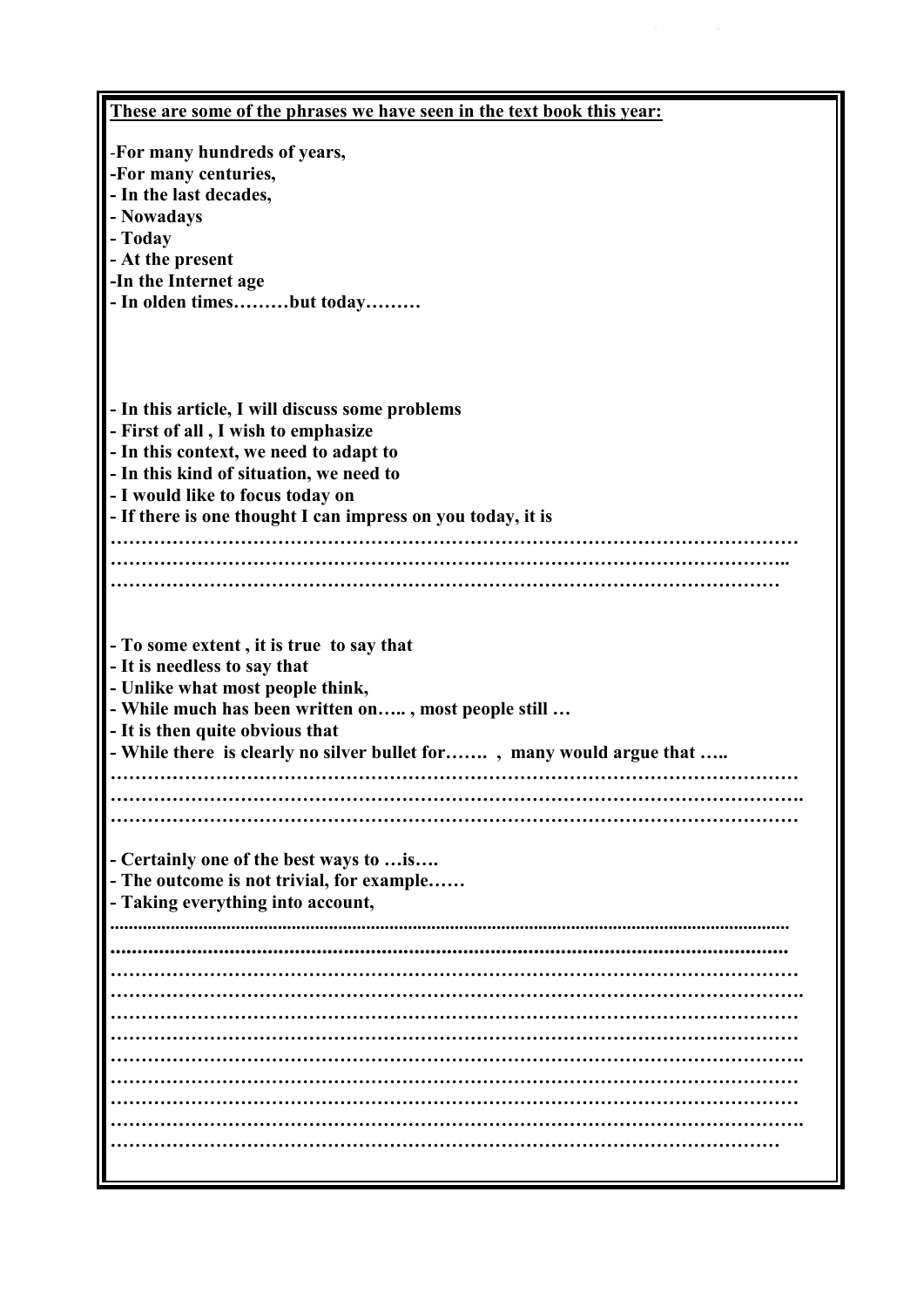# **Should woman go out to work? Write an article to show the disadvantages of going out to work.**

#### **Introduction:**

**Gone are the days when woman was considered as a rag in the kitchen. Nowadays she goes out to work and can have independence and a strong personality. However, to what extent does going out to work have only advantages for women?**

#### **Body:**

**When woman goes out to work, she loses her children and husband too. That is to say that those children miss their mother who has to spend the whole day out of home. Mother knows that her children need affection, love and above all her presence near them all the time . Since she can't afford all that, she buys their love by giving them money and buying them whatever they want. This money can lead children to spend all their time in the street buying sweets and playing. With time these sweets become cigarettes ; and these latter can become drugs and mother can say goodbye to her kids.**

**Another disadvantage of going out to work is that woman loses her womanhood. Some women who do men's jobs can become like men in their way of thinking; their way of speaking and even in their physique…………………**

**Conclusion:**

**At this point can say that even if woman has gained independence and self confidence, she has lost a lot of things among which her family and perhaps the most cherished quality of women, femininity.**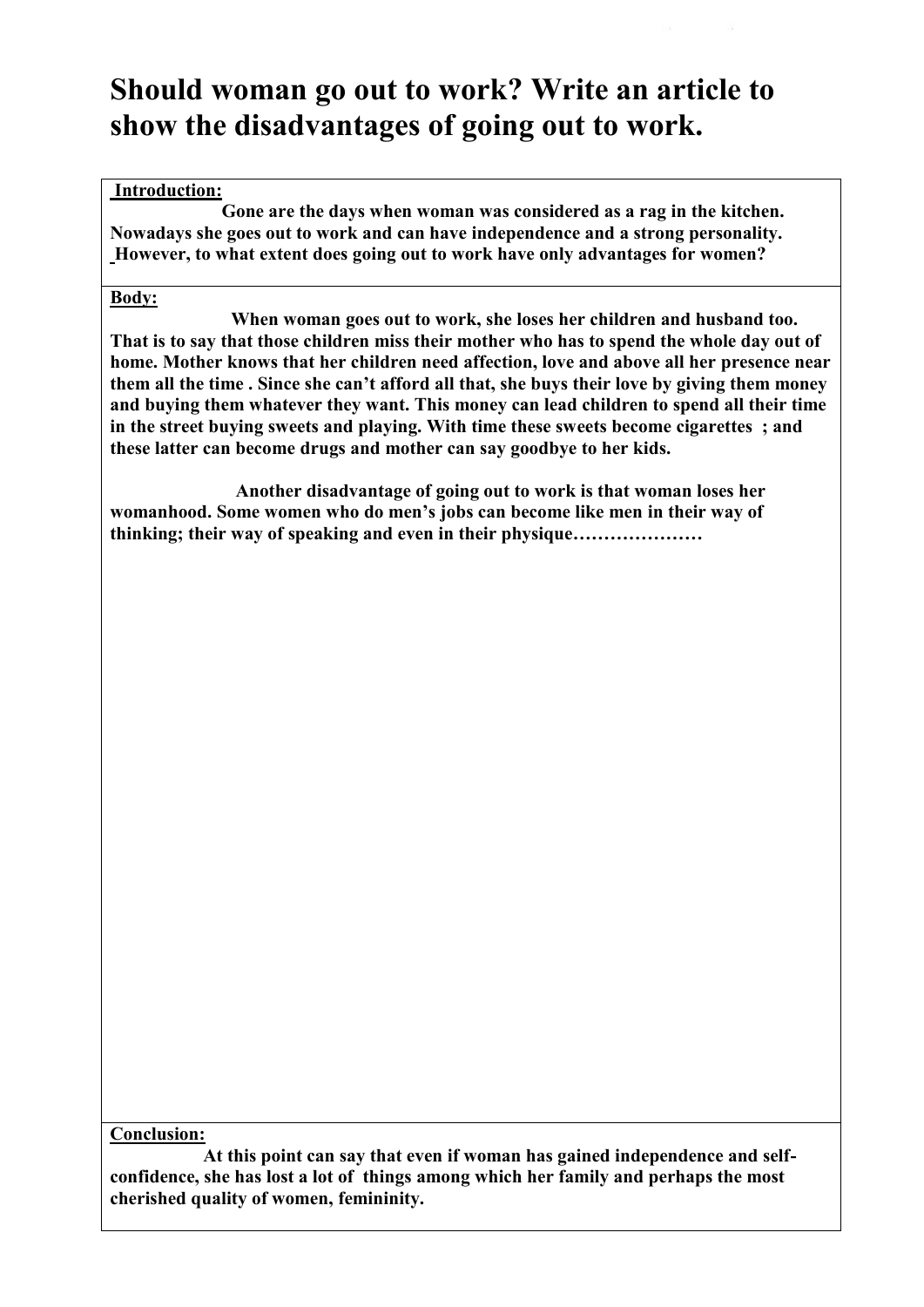**These phrases may be of great help if you manage to learn how to use them correctly. I advise all of you to learn them by heart first, then use as many as you can whenever you are writing. You'll see how beautiful your style will be in a few weeks "Inshallah" .**

| To introduce an idea<br>or a paragraph | A great deal of writing has been devoted to                                                                                                                                                                  |
|----------------------------------------|--------------------------------------------------------------------------------------------------------------------------------------------------------------------------------------------------------------|
|                                        | One advantage of  is<br>Another advantage ofis<br>One disadvantage of is<br>Another disadvantage ofis<br>Another point in favour of  is<br>Another point against is<br>A further advantage/disadvantage ofis |
| To oppose an idea<br>before            | <b>Nevertheless</b><br>Yet,<br>However,<br>even though,<br>Although,<br>though,<br>even<br>if<br>In spite of,<br>despite                                                                                     |
| To support an idea<br>before           | Besides,<br>Moreover,<br>Furthermore,<br><b>Moreover</b><br>What's more,<br>in addition to this                                                                                                              |
| To conclude                            | In a nutshell<br>At this point, one can say that<br>At this point, one can conclude by saying that                                                                                                           |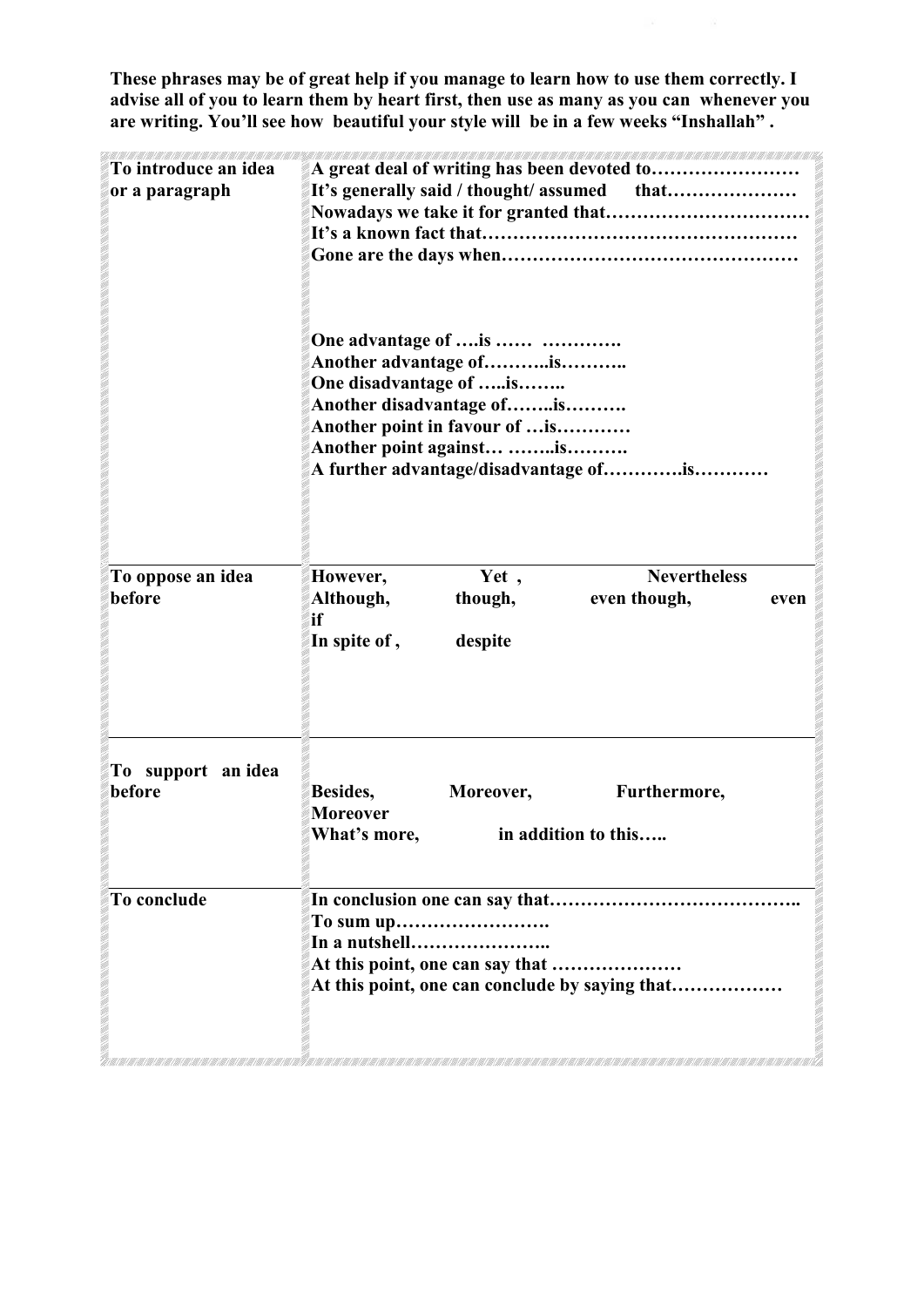# **What are the advantages and disadvantages of nuclear energy**?

*Introduction:*

**A great deal of writing has been devoted to the problem of…….……………….but to what extent can we say that……………………………..has so many disadvantages and advantages as well?**

*Body:*

| (topic sentence)                                                         |
|--------------------------------------------------------------------------|
| Another point in favour ofis that(topic sentence)                        |
| On the other hand, has so many disadvantages . One of these drawbacks is |
| (topic sentence)                                                         |
|                                                                          |

*Conclusion:*

| At this point, one can say that even if has so many advantages, |
|-----------------------------------------------------------------|
|                                                                 |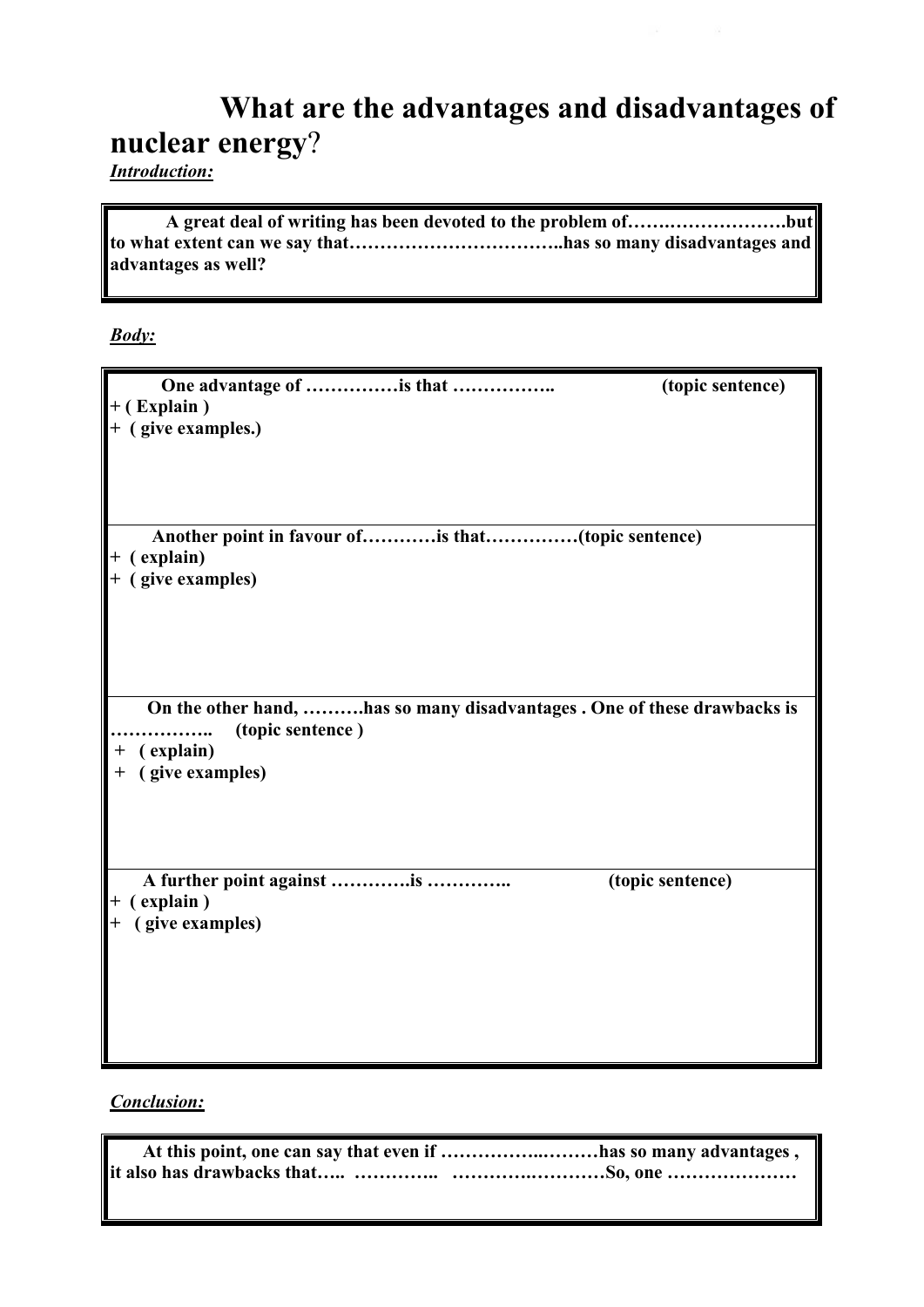# **EXPOSITORY**

*If you could change one thing to make the world a better place,*

*what would it be* **?**

**Think about the things you would change and why.**

**Introduction** : (*why would you like to change the world and what would you like to change?)* ……………………………………………………………………………………………………………………….

**Body :**

(*Why would you like to change the world ? what are the things you'd like to change ? Why* ?)

………………………………………………………………………………………………………………….. …………………………………………………………………………………………………………

(*what do you think about the world today ? Give the things you'd like to change in detail and give reasons*)

……………………………………………………………………………………………………………………..

…………………………………………………………………………………………………………………….

……………………………………………………………………………………

(*What is the most important thing you want to change ? Why ?)* …………………………………………………………………………………………………………………….

**Conclusion** : (*give a summary of the ideas discussed then give advice to people to keep the world safe.)* ……………………………………………………………………………………………………………………..

**These phrases can help you :**

The world nowadays is………. We are living in world characterized by.... I have always dreamt of a world…. What pushed me to…….is…….. What urged me to take this decision is....

**To conclude :**

All in all / in a nutshell  $/$  ........ To sum up all what has been said, I believe…. To put it all together, people should…….

#### **For further practice:**

# **EXPOSITORY WRITINGS**

- **1- What is the best or the worst day you have ever spent with your family ?**
- **2- Everyone has an idea about what they would like to do when they grow up. Think about the career you would like to do when you finish school.**
- **3- Everyone has thought about trips they might take and places they would like to visit. Write a paper telling where you would like to go if you could.**
- **4- Best friend are special people in our lives. Think about your best friend and reasons that you like in him/her.**
- **5- People learn things at school and in life. What is the most important thing you have learned ?**
- **6- Everyone is afraid of something –heights, spiders or flying. What do you fear the most ? Write a story about a situation in which you had to face your fear.**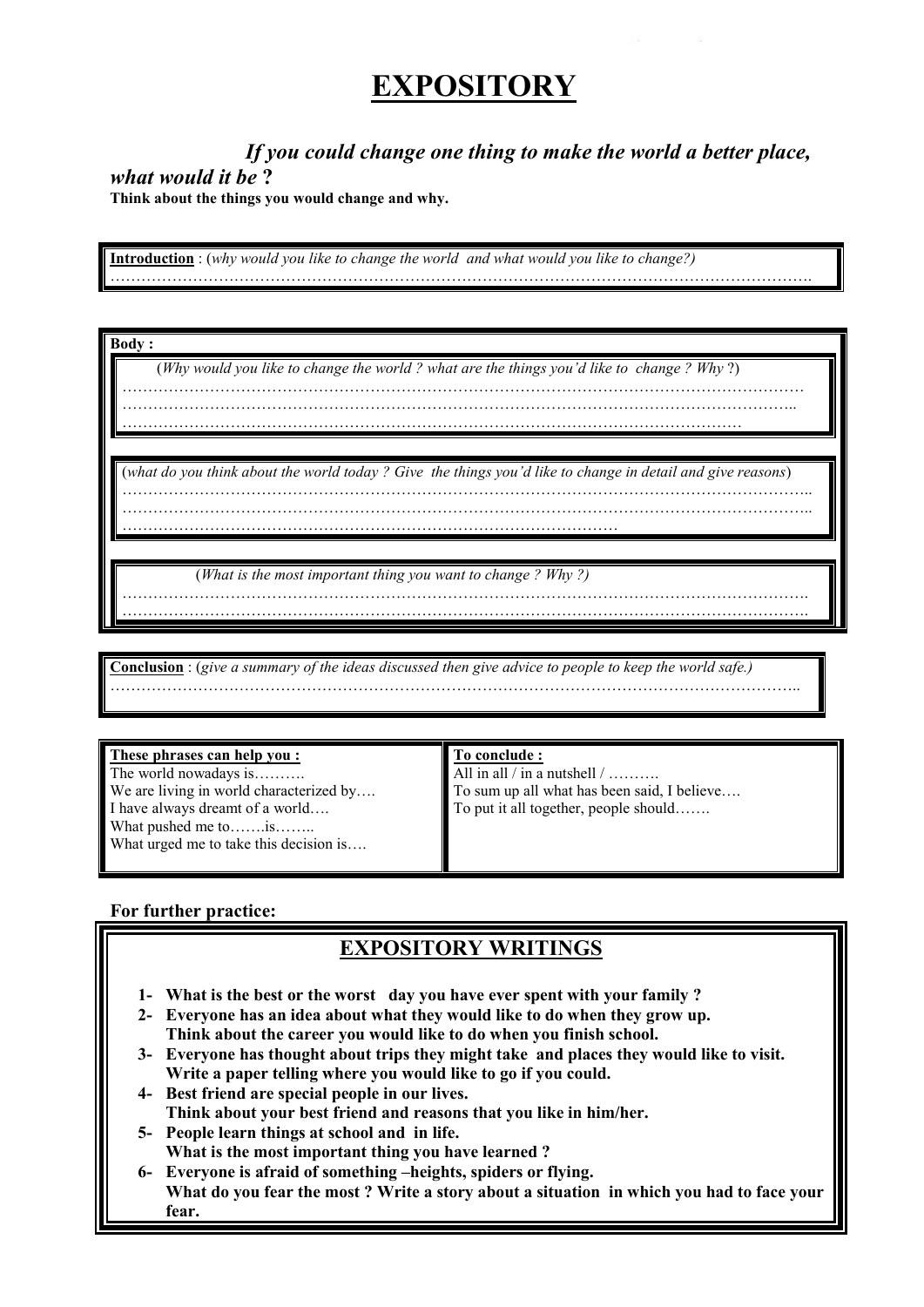# **DESCRIPTIVE WRITING**

**Imagine that someone gave you a very special ring. What does this ring look like as it sits on your finger?**

*Describe this ring down to the reader to the last detail so that your reader can picture it on your hand.*

**Introduction:** (*what are rings good for? When did someone give you a very special ring?*) ……………………………………………………………………………………………………………..

#### **Body:**

(*what does it look like? How does it feel? Is it heavy? Does it smell?* )

…………………………………………………………………………………………

(*tell about an experience you had: when? Why did you use it? Did it serve or not?)* …………………………………………………………………………………………….

……………………………………………………………………………………………

**Conclusion:** (*summarize what happened. What's the moral of the story?)* ……………………………………………………………………………………………………

|  |  | <b>Useful phrases</b> |
|--|--|-----------------------|
|--|--|-----------------------|

People have always used simple things to symbolize big things. Rings have always been synonym of……………… It is common to hear about objects with special power, but to possess one like this is beyond magic. The ring had the power of……………………………………… Everything seemed alright until……………………………….

**The moral:** 

Greatness lies within………………….. I am what I think of myself everyday…. I learnt that with special powers come big responsibilities.

# **For further practice:**

# **DESCRIPTIVE WRITING**

**1-Each season of the year is beautiful is some way. Think of which season is your favourite, Summer, spring, spring or fall ?**

**2-Imagine that someone gave you a special ring. What does this ring look like as it sits on your finger?**

**3- Imagine ………………….**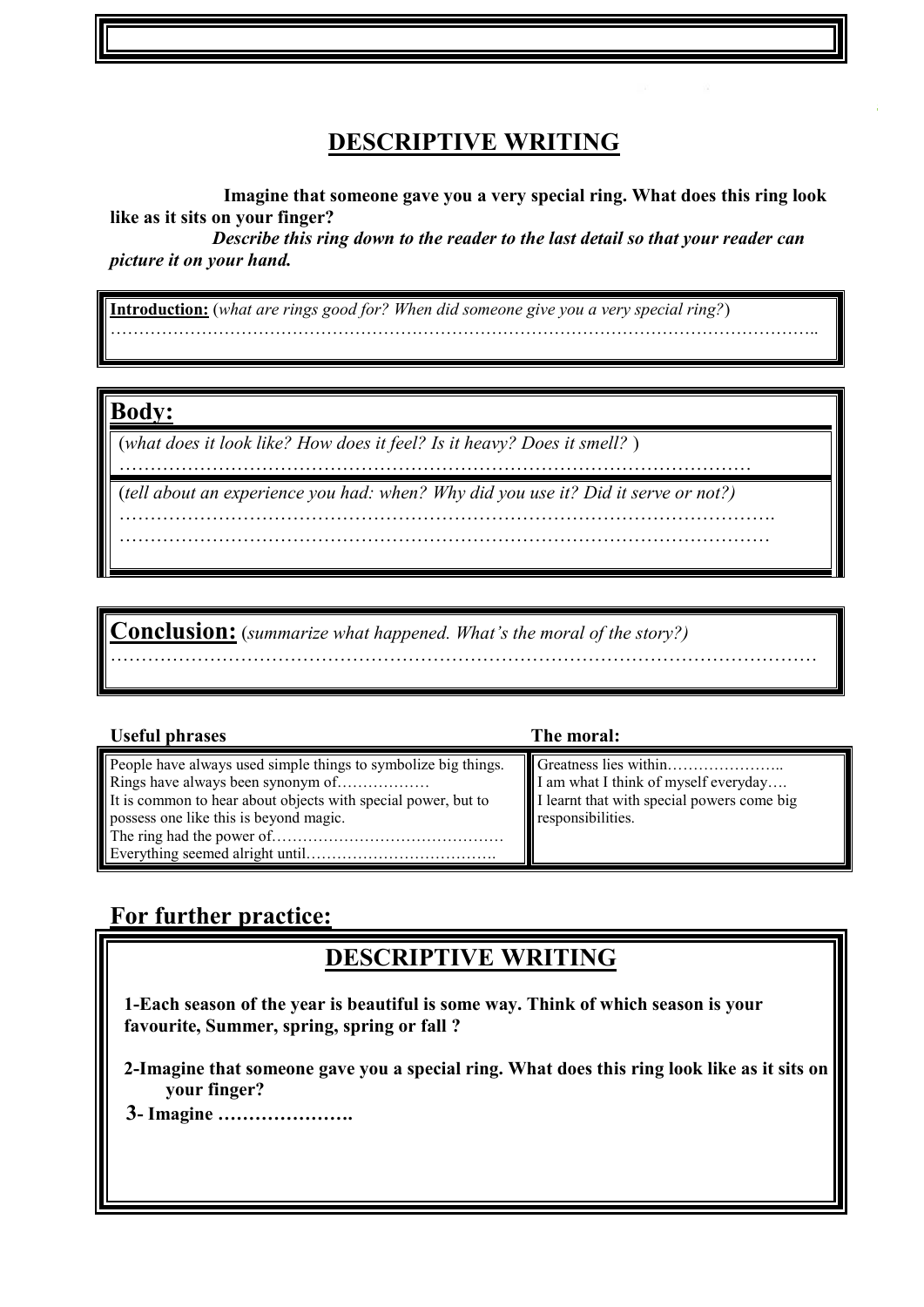# **NARRATIVE WRITINGS**

#### **Definition and strategies:**

.

*In brief , it's an essay in which you tell a story. Most of the time , it's an event or an experience in your life. What you have to do is just use your memory and try to remember and share all the details of the story with your reader.*

*The best technique is to think small and then make it bigger and bigger. You should build your writing gradually, step by step, detail after detail until it is complete. Don't forget to use colourful adjectives and detailed sentences to make your story exciting to your reade*r.

#### **For further practice:**

**1-Imagine that you were out for a walk and came across an animal that could talk to you. Write the conversation you and that animal would have.**

**2- imagine that one day you wake up to find that you had grown two extra arms. Write a story about a day in your life with these extra arms.**

**3-Where would you go if you could fly anywhere that you wanted for 48 hours ?**

**4- What if you were invisible ? What are the advantages and disadvantages of being invisible ?**

**5-There are many stories about people getting three wishes that come true.**

**Write a story about how you received three wishes and what you wished**

### **NARRATIVE WRITINGS**

#### **Definition and strategies:**

*In brief , it's an essay in which you tell a story. Most of the time , it's an event or an experience in your life. What you have to do is just use your memory and try to remember and share all the details of the story with your reader.*

*The best technique is to think small and then make it bigger and bigger. You should build your writing gradually, step by step, detail after detail until it is complete. Don't forget to use colourful adjectives and detailed sentences to make your story exciting to your reade*r.

#### **For further practice:**

**1-Imagine that you were out for a walk and came across an animal that could talk to you. Write the conversation you and that animal would have.**

**2- imagine that one day you wake up to find that you had grown two extra arms. Write a story about a day in your life with these extra arms.**

**3-Where would you go if you could fly anywhere that you wanted for 48 hours ?**

**4- What if you were invisible ? What are the advantages and disadvantages of being invisible ?**

**5-There are many stories about people getting three wishes that come true.**

**Write a story about how you received three wishes and what you wished**

# **NARRATIVE WRITINGS**

**Definition and strategies:**

*In brief , it's an essay in which you tell a story. Most of the time , it's an event or an experience in your life. What you have to do is just use your memory and try to remember and share all the details of the story with your reader.*

*The best technique is to think small and then make it bigger and bigger. You should build your writing gradually, step by step, detail after detail until it is complete. Don't forget to use colourful adjectives and detailed sentences to make your story exciting to your reade*r.

#### **For further practice:**

**1-Imagine that you were out for a walk and came across an animal that could talk to you. Write the conversation you and that animal would have.**

**2- imagine that one day you wake up to find that you had grown two extra arms. Write a story about a day in your life with these extra arms.**

**3-Where would you go if you could fly anywhere that you wanted for 48 hours ?**

**4- What if you were invisible ? What are the advantages and disadvantages of being invisible ?**

**5-There are many stories about people getting three wishes that come true.**

**Write a story about how you received three wishes and what you wished**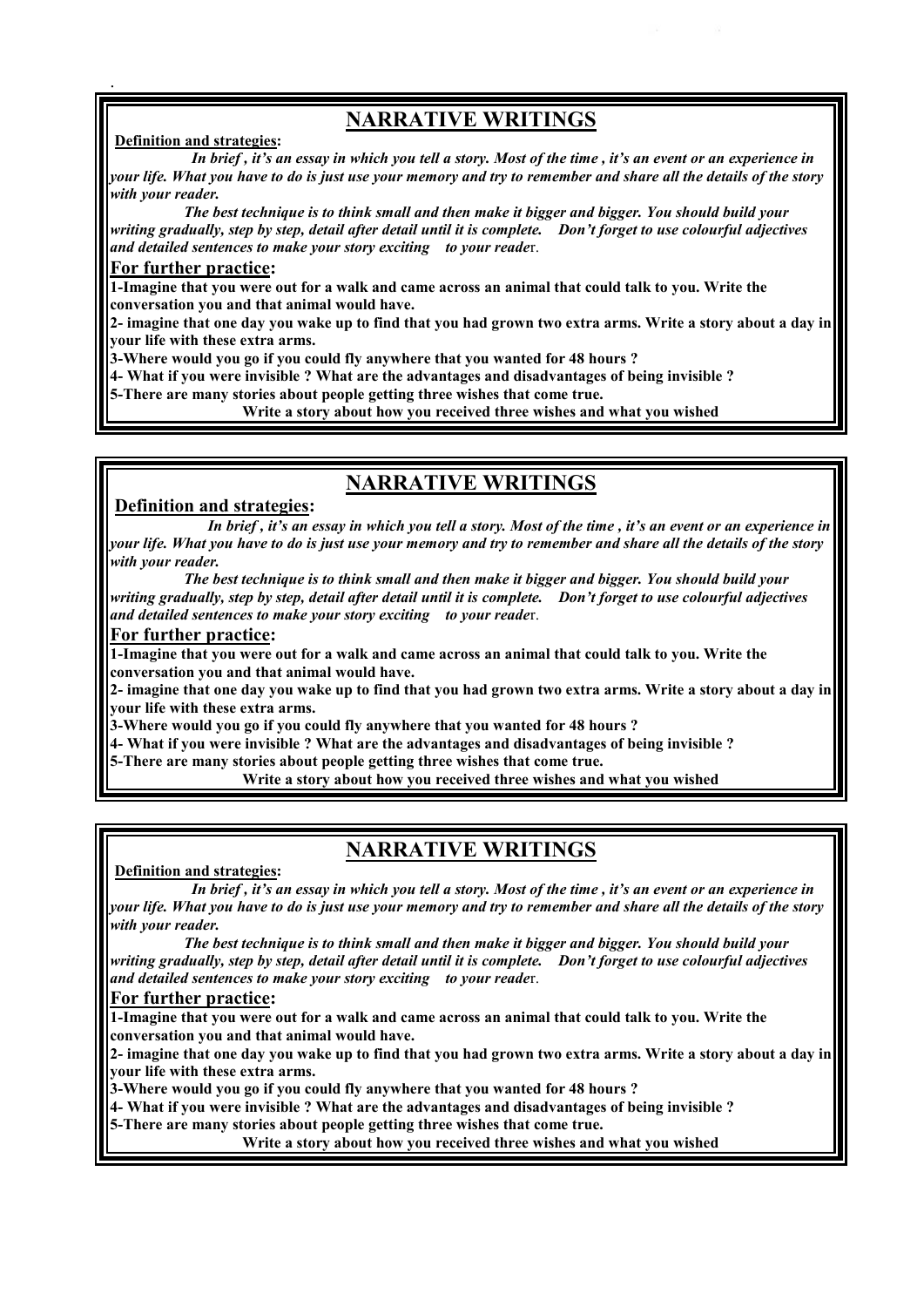# **NARRATIVE WRITINGS**

### **Definition and strategies:**

*In brief , it's an essay in which you tell a story. Most of the time , it's an event or an experience in your life. What you have to do is just use your memory and try to remember and share all the details of the story with your reader.*

*The best technique is to think small and then make it bigger and bigger. You should build your writing gradually, step by step, detail after detail until it is complete. Don't forget to use colourful adjectives and detailed sentences to make your story exciting to your reade*r.

### **For further practice:**

**1-Imagine that you were out for a walk and came across an animal that could talk to you. Write the conversation you and that animal would have.**

**2- imagine that one day you wake up to find that you had grown two extra arms. Write a story about a day in your life with these extra arms.**

**3-Where would you go if you could fly anywhere that you wanted for 48 hours ?**

**4- What if you were invisible ? What are the advantages and disadvantages of being invisible ?**

**5-There are many stories about people getting three wishes that come true. Write a story about how you received three wishes and what you wished**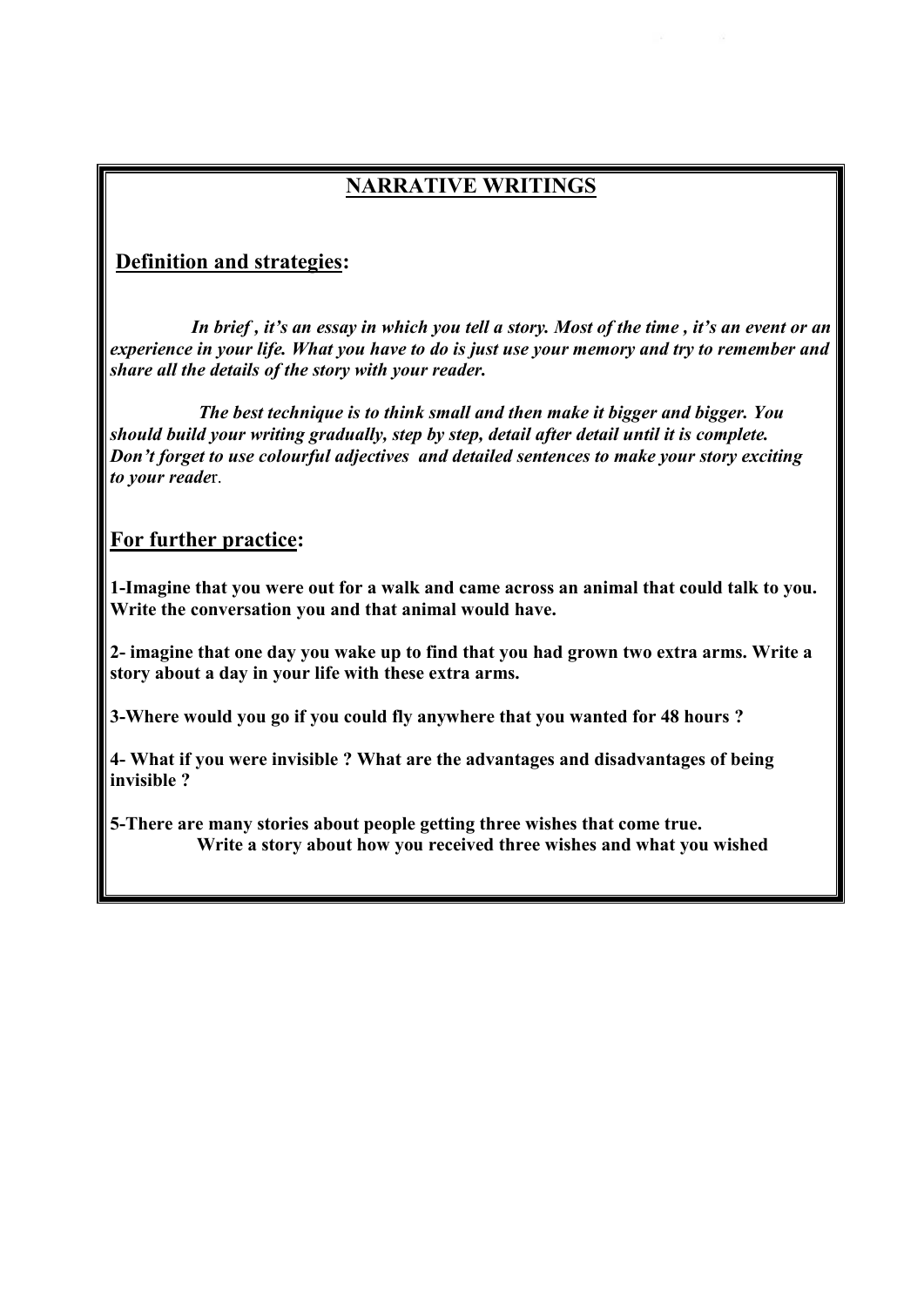| PERSUASIVE WRITING                                                                                                                                                                                       |
|----------------------------------------------------------------------------------------------------------------------------------------------------------------------------------------------------------|
| <b>Definition and strategies:</b>                                                                                                                                                                        |
| Most of the time you are asked to write a letter to convince somebody to do or                                                                                                                           |
| not do something.                                                                                                                                                                                        |
| First of all, define the person you want to convince, why you want to do so. Then                                                                                                                        |
| write down the reasons or benefits that will support your position.                                                                                                                                      |
| <i>After that</i> : 1- set the ground                                                                                                                                                                    |
| 2- define the problem                                                                                                                                                                                    |
| 3- give your solution to the problem                                                                                                                                                                     |
| 4- show that this solution has more benefits                                                                                                                                                             |
| 5- in the end, you add the most important benefit in your                                                                                                                                                |
| opinion and you tell the readers what you want them to do.                                                                                                                                               |
| For further practice:                                                                                                                                                                                    |
| 1- In order to save money, your principal is thinking about closing the school library, or media                                                                                                         |
| centre. Write a letter to your principal persuading him/her to keep it open. Give as many                                                                                                                |
| reasons as you can to support your position.                                                                                                                                                             |
| Your family is moving and wants your opinion on where to buy a new house. Should it be in a<br>$2 -$                                                                                                     |
| neighbourhood in a city or on a farm in the country? Where would you like to live. Write a                                                                                                               |
| letter to your family persuading them to choose a house in the place you want to live.                                                                                                                   |
| A wealthy donor plans to build a new facility that will benefit young people in your area. The<br>$3-$                                                                                                   |
| donor is not sure what kind of facility would be most useful, a swimming-pool, a theatre, an art<br>school or any other facility. Write a letter to the donor in which you identify the type of facility |
| you would like to have built.                                                                                                                                                                            |
|                                                                                                                                                                                                          |

| A personal letter                                                                                                                                         | An official letter                                                                       |
|-----------------------------------------------------------------------------------------------------------------------------------------------------------|------------------------------------------------------------------------------------------|
| My address                                                                                                                                                | My address<br>Their address                                                              |
| Thur, march 29 <sup>th</sup>                                                                                                                              | Thur, March 29 <sup>th</sup>                                                             |
| Dear friend/sister/(name)                                                                                                                                 | Dear Sirs/Sir or Madam                                                                   |
| Para1<br>reason for writing<br>Para $2/3$<br><b>Principal message</b>                                                                                     | Para1<br>reason for writing<br>Para $2/3$                                                |
| (what do you want to tell the addressee, news,<br>invitation)                                                                                             | : Principal message<br>(details about the main topic why you are writing<br>your letter. |
| Para4<br>Polite wish<br>(My best wishes to you and to your family. Say<br>hi/hello to everybody for me. I'm looking forward to<br>hearing from you soon.) | Para4                                                                                    |

 $\overline{\phantom{a}}$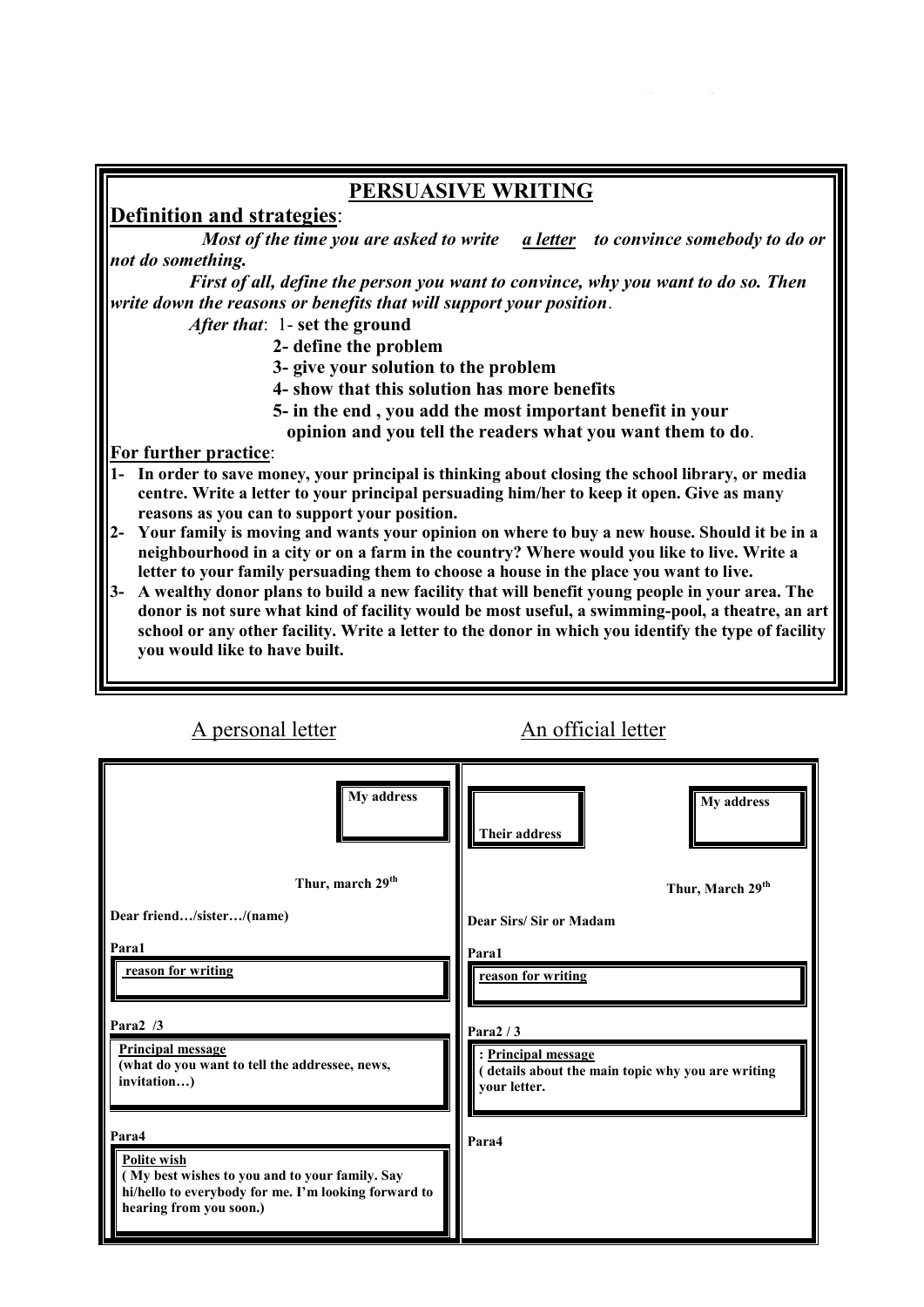

# **Topic:**

**Your principal has asked students to suggest a school rule that should be changed. Think of one that you would like to have changed . write a letter convincing your principal that this rule should be changed . Be sure to support your opinion with convincing reasons and evidence.**

| Their address                                                                                                                                                               | My address |
|-----------------------------------------------------------------------------------------------------------------------------------------------------------------------------|------------|
| Today's date                                                                                                                                                                |            |
| Dear Sir<br>Sirs<br>Sir or Madam                                                                                                                                            |            |
| Paragraph 1                                                                                                                                                                 |            |
| <b>Reason for writing:</b> (stated in the topic)                                                                                                                            |            |
| Paragraph 2                                                                                                                                                                 |            |
| What is the rule you want to change?<br>2- I would like to inform you that<br><br>Give reasons why you want to change it.                                                   |            |
| Paragraph 3                                                                                                                                                                 |            |
| Say how the change of this rule would make student love their school more.<br>1- This would positively affect<br>Say how this change would make your school a better place. |            |
| Paragraph 4                                                                                                                                                                 |            |
| Cloze the letter.<br>(choose one of the closing sentences of formal letters)                                                                                                |            |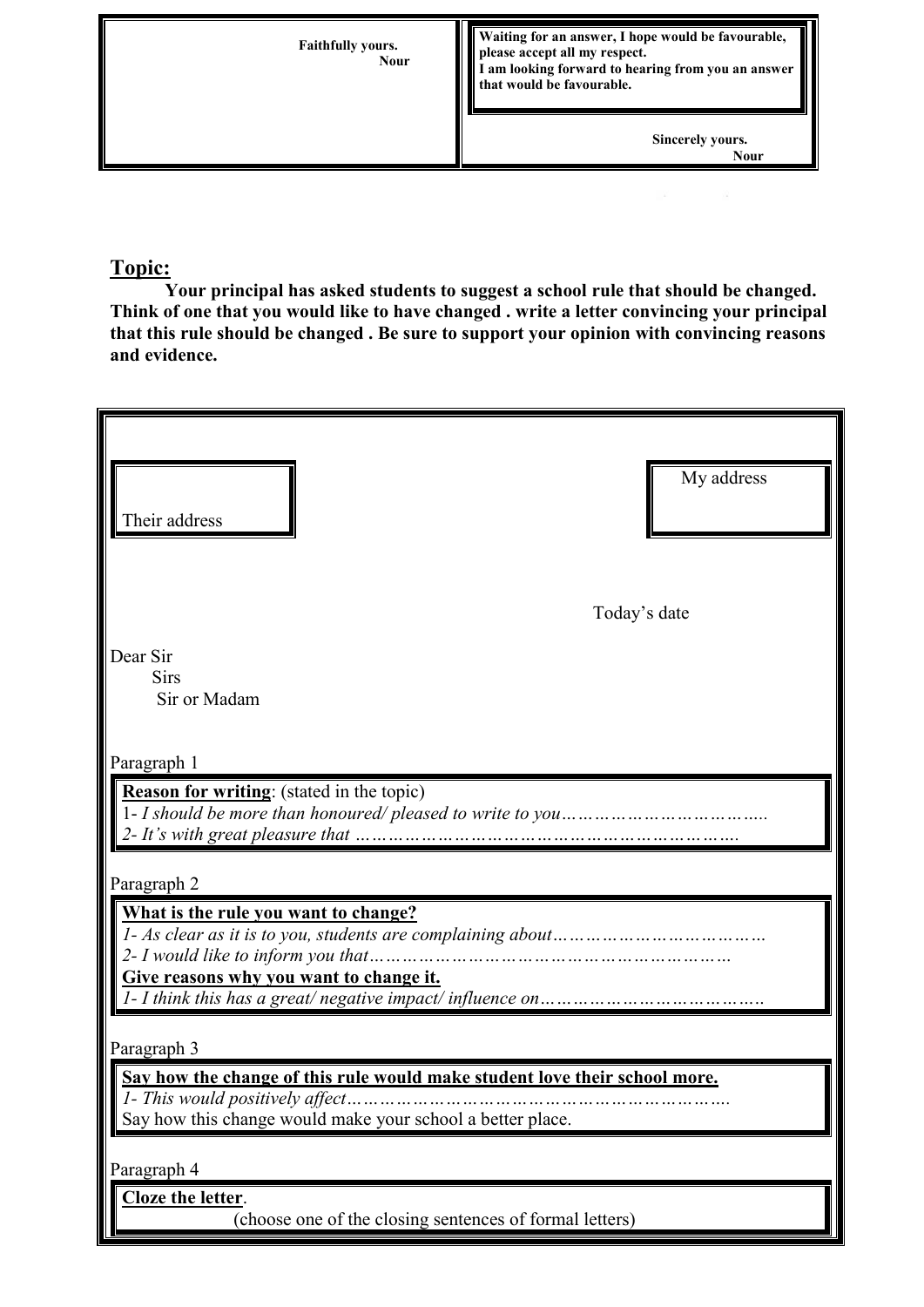*1- I am looking forward to hearing from you an answer that I hope would be favourable.* 2- *Waiting for an answer, I hope would be favourable, please accept all my respect.*

Sincerely yours

*Nour*

# **Exercise:**

#### **Read the following sentences then write down**:

**1-For example, when students want to learn more about a subject, they should use** a foreign **language, especially English to look for information.**

**2-In short , learning a foreign language opens up job opportunities, enlarges our knowledge and makes us open-minded.**

**3-For instance, job seekers should know English or Spanish if they want to have a respectable job.**

**4- Studying a foreign language broadens our horizons.**

**5- Finally, it helps us recognize that our way of viewing the world and doing things is not the only way.**

**6-First, it broadens our opportunities in careers.**

**7-So, our contacts will increase and our understanding and acceptance of other people's ideas and cultures will expand.**

#### **8-Second, it broadens our intellectual potential.**

| The topic sentence: |  |
|---------------------|--|
|                     |  |
| $det$ ail1 $\cdot$  |  |
| ing detail          |  |
| າ.                  |  |
|                     |  |
|                     |  |
|                     |  |
|                     |  |
|                     |  |

**………………………………………………………………………………………………………**

# **..Read the following sentences then write down**:

**1-For example, when students want to learn more about a subject, they should use a foreign language, especially English to look for information.**

**2-In short , learning a foreign language opens up job opportunities, enlarges our knowledge and makes us open-minded.**

**3-For instance, job seekers should know English or Spanish if they want to have a respectable job.**

**4- Studying a foreign language broadens our horizons.**

**5- Finally, it helps us recognize that our way of viewing the world and doing things is not the only way.**

**6-First, it broadens our opportunities in careers.**

**7-So, our contacts will increase and our understanding and acceptance of other people's ideas and cultures will expand.**